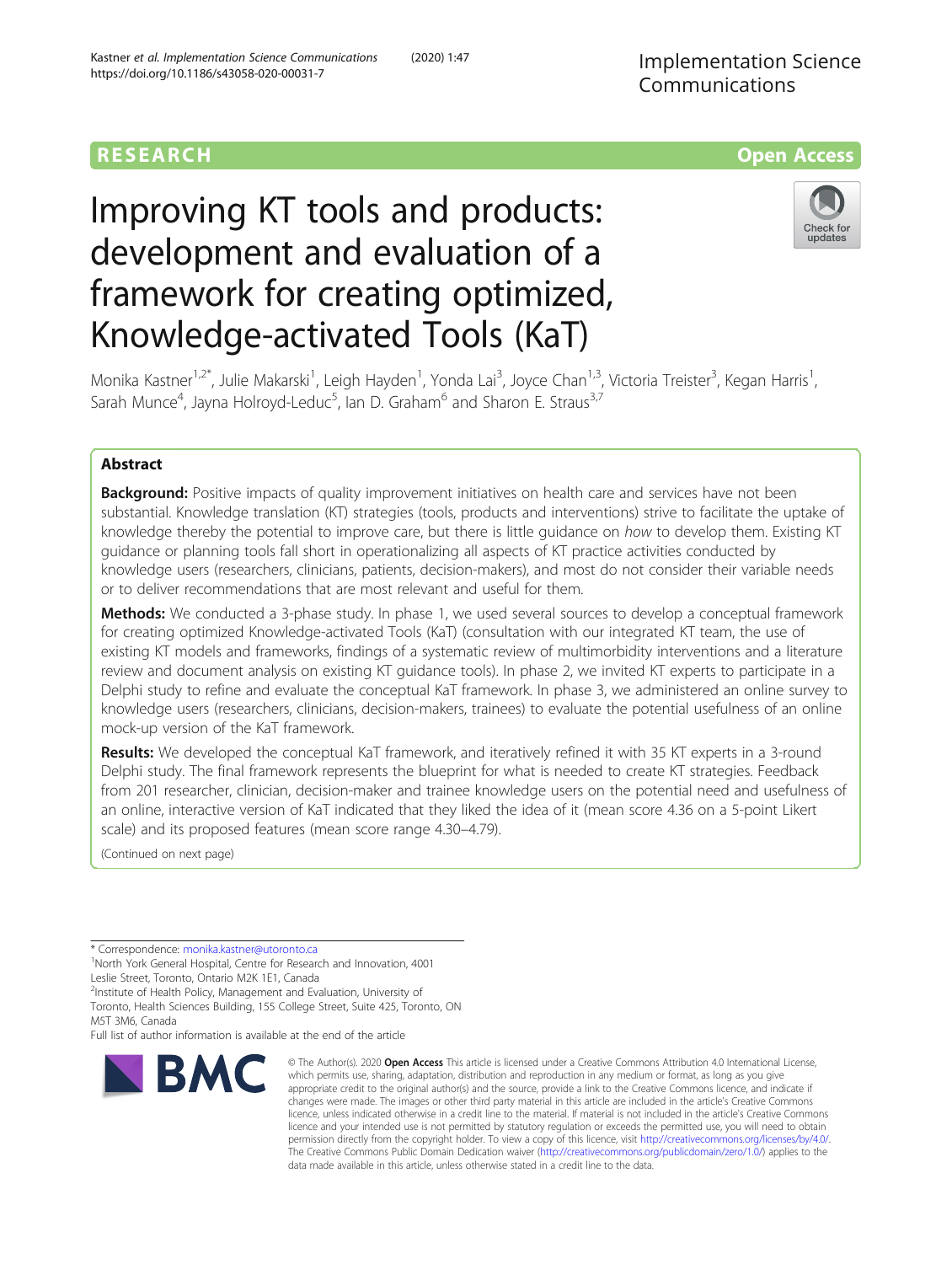# (Continued from previous page)

**Conclusions:** Our findings suggest that mostly Canadian KT experts and knowledge users perceived the KaT framework and the future development of an online, interactive version to be important and needed. We anticipate that the KaT framework will provide clarity for knowledge users about how to identify their KT needs and what activities can address these needs, and to help streamline the process of these activities to facilitate efficient uptake of knowledge.

Keywords: Knowledge translation, KT tools, Interventions, Framework, Knowledge user needs, Delphi study, Survey

#### Contributions to the literature

- The KaT framework is the first evidence- and theory-based resource that consolidates the disparate and varied sources of information related to knowledge translation (KT) activities into one framework and builds on existing guidance resources by focusing on the specific steps and processes that are needed to optimize the rigorous and efficient development of KT strategies.
- We have operationalized the steps and processes needed to ensure that rigorous and appropriate methods are applied in the creation of KT strategies regardless of what KT activity(ies) are considered to respond to knowledge user needs (i.e. whether the need is to develop, implement, evaluate, disseminate, sustain or scale the KT strategy and/or to ensure that an integrated KT approach is considered).
- The KaT framework represents the infrastructure for building an online, user-responsive platform that will be knowledge user centred and could optimize how we move research evidence into practice and policy more efficiently and rigorously with the best potential to improve care.

# Background

Knowledge translation or implementation science (hereon referred to as KT) is important to ensure optimized uptake of knowledge and decision-making. Given the less than optimal implementation of research evidence to inform practice and policy  $[1-3]$  $[1-3]$  $[1-3]$  $[1-3]$ , positive impacts on health care and services have not been substantial with an average of 10–15% improvement observed in most quality improvement initiatives [[4](#page-13-0)]. The quality and efficiency of patient care remains suboptimal [\[3](#page-13-0)] with only about 55% of patients receiving recommended care [\[5\]](#page-13-0). Failure to use research evidence to inform practice and policy can also lead to practice variation [[1](#page-13-0)–[3](#page-13-0)] and can contribute to research waste if findings are poorly implemented or not at all [\[4,](#page-13-0) [6](#page-13-0)–[8](#page-13-0)]. KT can respond to these challenges by optimizing the uptake of knowledge for different populations across different contexts and can support practice and policy decision-making for a wide range of knowledge users (e.g. researchers, patients, caregivers, clinicians, policy-/decision-makers). In particular, there has been a rapid growth in the development of KT tools, products and interventions (hereon referred to as KT strategies), which strive to present evidence in clear, concise, and user-friendly formats to facilitate the uptake of knowledge thereby increasing the potential to improve patient care and health services and delivery.

There is a wide range of KT strategies created for different KT purposes such as to inform or change clinical practice, behaviour, policy, organizations or systems and to influence research, academic and educational communities. KT strategies can target clinicians (e.g. clinical practice guidelines, computerized decision support systems, educational strategies, reminder systems, audit and feedback), decision-makers (e.g. policy briefs) or be patient-oriented (e.g. decision aids, eHealth/mHealth apps, educational videos). There are also strategies that support KT practice such as to help generate knowledge (e.g. knowledge synthesis tools [\[9](#page-13-0)]), implement or disseminate knowledge (e.g. dissemination planning tools [[10\]](#page-13-0)), assess the readiness for change within an organization [[11\]](#page-13-0) and create a plan for end-of-grant/ project KT [\[12](#page-13-0)].

There are many sources of information available to help create KT strategies whether the aim is to improve care through optimized translation of knowledge to practice/policy or to advance the science of KT and implementation. However, there is very little guidance on how to develop these KT strategies. None of existing KT guidance or planning tools provide a "one-stop-shop" to guide knowledge users on all aspects of their desired KT practice activities (i.e. whether this might involve developing, disseminating, implementing, evaluating, sustaining or scaling KT strategies or using an integrated KT approach in these activities) [\[13](#page-13-0)–[25\]](#page-14-0). Integrated KT is an approach to conducting research that involves all relevant knowledge users in every aspect of research from setting objectives, designing and executing the study, interpreting findings through to generating a plan to disseminate the results  $[26]$ . Additionally, most KT guidance tools do not consider a customized approach to generate an action plan that can respond to the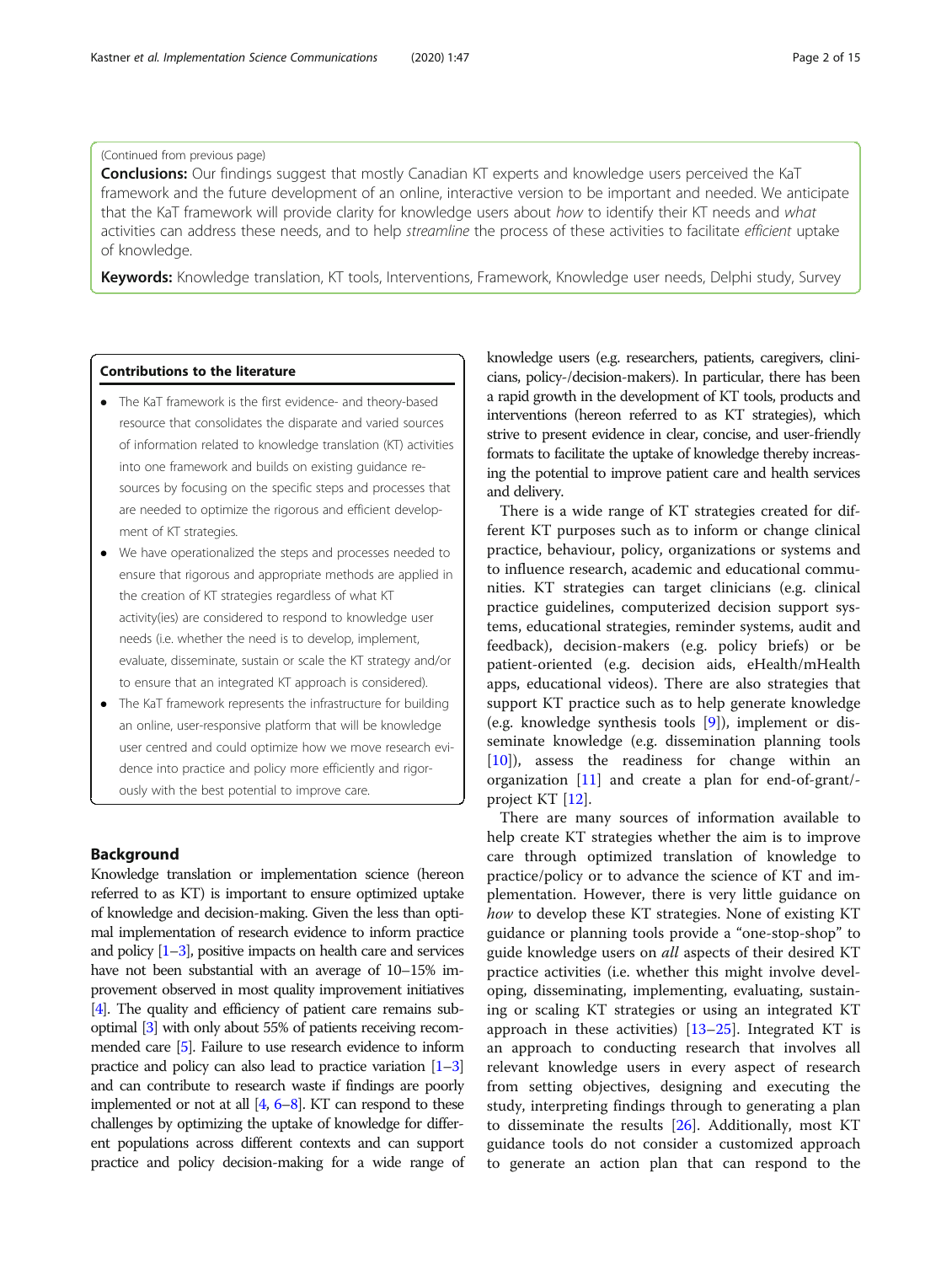variable needs of different knowledge users in different contexts or to deliver this knowledge in the language and format that might be the most relevant and useful for them. The objectives of our study were to (1) iteratively develop and evaluate an evidence-informed conceptual framework (for use by researchers, clinicians, decision-makers and trainees) that outlines the processes required to rigorously and efficiently create KT strategies with the best potential for impact and (2) to evaluate the potential usefulness of the framework (conceptualized as an online, user-responsive platform) with researcher, clinician, decision-maker and trainee (i.e. graduate students, clinical residents) knowledge users.

#### Methods

# Design overview

We used an iterative, three-phase approach to address our objectives. In phase 1, we created a conceptual framework representing the steps and processes required to rigorously and efficiently create KT strategies; we call this the Knowledge-activated Tools (KaT) framework. In phase 2, we invited KT and implementation science experts to participate in a Delphi study to further refine and evaluate the conceptual KaT framework. In phase 3, we administered an online survey to knowledge users (researchers, clinicians, decision-makers, trainees) to evaluate the potential usefulness of an online mock-up version of the KaT framework.

# Phase 1: Development of the conceptual KaT framework Data sources

We used a wide array of data sources to create the KaT framework. First, we consulted with our integrated KT team consisting of experts in KT and health services (n  $= 5$ ), intervention/tool development and design ( $n = 2$ ) and clinicians ( $n = 3$ ) across Canada, the USA and the UK. Second, we used the knowledge creation and dynamic action steps of the Knowledge-to-Action (KTA) model [\[14](#page-14-0)] and the Medical Research Council (MRC) framework for complex interventions [[27\]](#page-14-0) as the foundation to build the steps to creating KT strategies. Third, we used findings of a systematic review of the effectiveness of KT interventions for older adults with multimorbidity [[28\]](#page-14-0). For each article that was included in this systematic review ( $n = 25$ ), we extracted data on any processes and steps taken to create the intervention: (1) the use of any evidence to support the selected KT intervention, (2) any knowledge generation activity such as a knowledge synthesis to inform the evidence for its development, (3) if the intervention considered any theory to guide the development (e.g. the KTA model [\[14](#page-14-0)], the Theoretical Domains Framework [TDF] [[29](#page-14-0)], which helps to identify factors that influence behaviour change), (4) if the determinants of implementation or intervention use was assessed, (5) any usability testing or pilot evaluation, (6) if there was any planned implementation strategy and (7) any assessment of the intervention's sustainability potential. We used these data to fill gaps or confirm identified process steps from the KTA and MRC frameworks. Fourth, we performed a literature review and document analysis [[30\]](#page-14-0) to identify existing processes, models, frameworks and guidance and planning tools for creating KT strategies. This involved searching published and unpublished literature (in 2016) from MEDLINE, Google Scholar, the Cochrane Effective Practice and Organisation (EPOC) taxonomy [[31](#page-14-0)], the KT web pages of the Canadian Institutes of Health Research (CIHR) [[32](#page-14-0)] and KT networks, conferences and journals in Canada and the USS (KT Canada [\[33](#page-14-0)], Alberta SPOR KT Platform [[34\]](#page-14-0), KT Connects [[35](#page-14-0)], KT Canada Scientific Meeting [[36](#page-14-0)], Annual Science of Dissemination and Implementation conference [[37](#page-14-0)]).

#### Data extraction and analysis

Data were extracted from each identified report using a standardized form on the report name, author, year and KT strategy characteristics (name, description, purpose, knowledge user targets, development process and its steps and processes). We used an online visual mapping platform (MindMeister®) to iteratively develop the conceptual framework and undertake the iterative framework development process to identify the specific steps and processes required to create KT strategies. With each iteration of the framework, we sought feedback from our integrated KT team to clarify steps/processes and to confirm the logic and sense of the framework organization and its content. We also conducted a mapping exercise, whereby a sub-set of our team (MK, YL, VT, JC) reviewed existing KT strategies and documented their purpose and features in duplicate, and compared their similarities and differences with our proposed conceptual KaT framework to highlight areas in the creation of KT strategies that are well understood vs. underrepresented or understudied areas that require further investigation and understanding. Additional file [1](#page-13-0): Appendix A shows the first iteration of the KaT framework.

# Phase 2: Evaluation of the KaT framework—Delphi study Design overview

We used a modified Delphi approach [[38\]](#page-14-0) and the reporting criteria for Delphi studies as outlined by Diamond et al. [\[39](#page-14-0)] to evaluate and refine the KaT framework with KT experts. We aimed to establish consensus on the framework's organization and structure (i.e. its components, sub-components and design), clarity (understandability) and content comprehensiveness (i.e. whether it includes all the steps that are needed to rigorously create KT strategies) and whether they thought it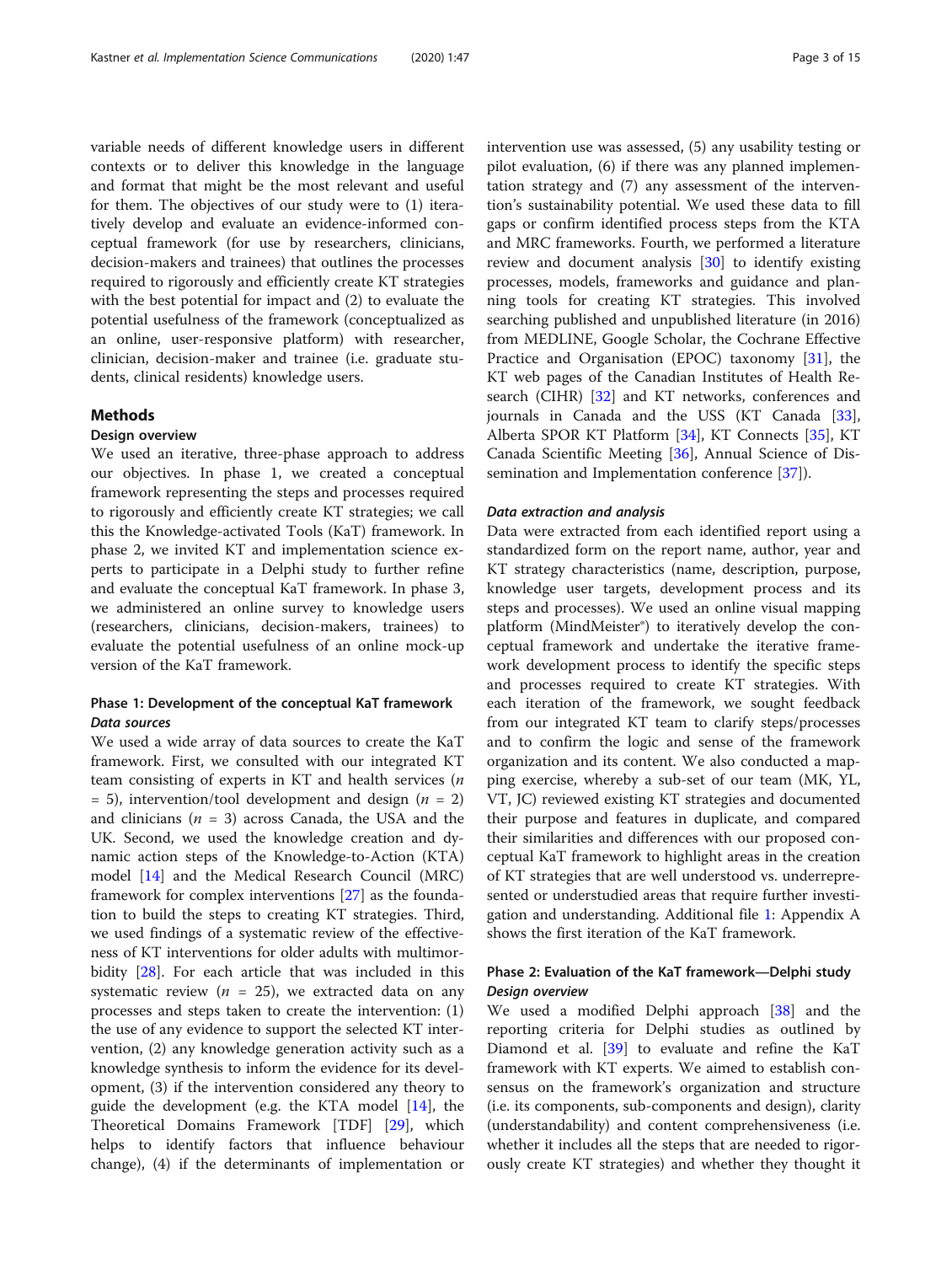would be perceived as useful by different knowledge users (researchers, clinicians and decision-makers). We obtained ethics approval through the St. Michael's Hospital research and ethics board. Informed consent was implied with the individual's acceptance of their invitation to participate in the online Delphi surveys.

#### Population and recruitment

We used a purposive sampling strategy  $[40]$  $[40]$  to recruit an internationally representative panel of KT experts (i.e. experience with applying rigorous methods to conduct KT research and/or advancing KT science [i.e. having studied the methods of KT]). Potential participants were identified from (1) a list of KT experts known or suggested by our integrated KT team, (2) publicly available lists of individuals who have presented at KT and health services research conferences and meetings in Canada and the USA (KT Canada [\[33\]](#page-14-0), Alberta SPOR KT Platform [\[34\]](#page-14-0), KT Connects [\[35](#page-14-0)], KT Canada Scientific Meeting [\[36\]](#page-14-0), Annual Science of Dissemination and Implementation conference [[37\]](#page-14-0) and the Canadian Association for Health Services and Policy Research [CAHSPR]  $[41]$  $[41]$ ), (3) snowball sampling whereby identified KT experts were asked to suggest others, and (4) scanning the Implementation Science journal [\[42](#page-14-0)] to identify authors of highly cited articles published from 2010 onwards. Individuals who accepted the personalized email invitation were automatically directed to an online survey platform (SimpleSurvey<sup>TM</sup>) to complete Round 1 of the Delphi study. Our target sample size was 20 participants as evidence recommends that 15–20 participants are needed to reach consensus appropriately and feasibly [\[43](#page-14-0)].

#### Delphi survey development and administration

We anticipated needing up to three rounds of ratings to reach consensus on the conceptual KaT framework and its domains and sub-domains. The round 1 survey consisted of a combination of 7-point Likert scale and open-ended (free text) questions with 3 sections to assess (1) the overall clarity (understandability), organization (structure), comprehensiveness and appropriateness of the framework and its domain labels; (2) the framework content (description of each of its domains and sub-domains); and (3) participant demographics (Additional file [1](#page-13-0): Appendix B). The survey was pilottested with three KT experts to ensure the appropriateness and understandability of questions. We created a 5-min introductory video (embedded within the Delphi survey) to provide context and clarity about how the KaT framework was developed and organized, an approach we have previously used successfully [[44\]](#page-14-0).

#### Delphi process

After round 1, Delphi participants received a summary of their individual results (the proportions of ranked items at each point on the scale highlighting their ratings in the context of aggregated ratings of the panel), along with a revised version of the KaT framework. This feedback response system allowed participants to consider their initial ranking in the context of the aggregated scores of their peers [\[38,](#page-14-0) [45\]](#page-14-0). Round 2 involved a teleconference-based discussion among panel members to clarify framework items that did not reach consensus in round 1; two meetings were held to maximize opportunities for participation by all panel members. The sessions involved a facilitator (MK) reviewing the aggregated ratings for each section of the framework and prompting discussion to resolve disagreements. Comments from the first teleconference group were relayed to the second group to ensure that everyone's feedback was considered in final decisions. In round 3, Delphi participants were invited to rate any remaining non-consensus items and to provide feedback on the revised framework using an online survey. We used Dillman's total design survey method to maximize participation (up to two reminders/round, 1 week apart [[46\]](#page-14-0)). Consensus to include an item was defined a priori as a mean score of  $\geq$  5 out of 7 on a Likert scale (1 = not at all agree; 7 = very much agree) by  $\geq 80\%$  of Delphi participants; and to exclude an item if it was scored < 5 out of 7 by  $\geq$  80% of participants. Items that did not reach consensus were summarized along with their corresponding qualitative data (if provided) and used to help the panel with reassessment in subsequent rounds. The decision to make a change to the KaT framework after each round was iterative and based on the consensus score to include/exclude as well as the consistency of data between quantitative ratings and supporting qualitative. This involved two researchers who checked if qualitative data from open-ended questions confirmed quantitative scores (e.g. positive, confirmatory statements for items that reached consensus to include) or contradicted quantitative scores (e.g. negative statements about an item that reached consensus).

#### Outcomes and analysis

The primary outcome was the degree of consensus reached among the KT expert panel on KaT framework domains and their sub-domains. Data analysis involved both quantitative (summary statistics) and qualitative data. Quantitative data were analysed using descriptive statistics to show percent agreement among panellists for each rated item and to assess central tendency (means, median and their standard deviations) [\[38,](#page-14-0) [47](#page-14-0), [48\]](#page-14-0) and level of dispersion using the interquartile range (IQR), which provides an assessment of the extent of agreement between participants [\[45](#page-14-0)] (i.e. IQR of 0, 1 and 2 are considered high, good and poor consensus; respectively [\[49](#page-14-0)]). Qualitative responses were analysed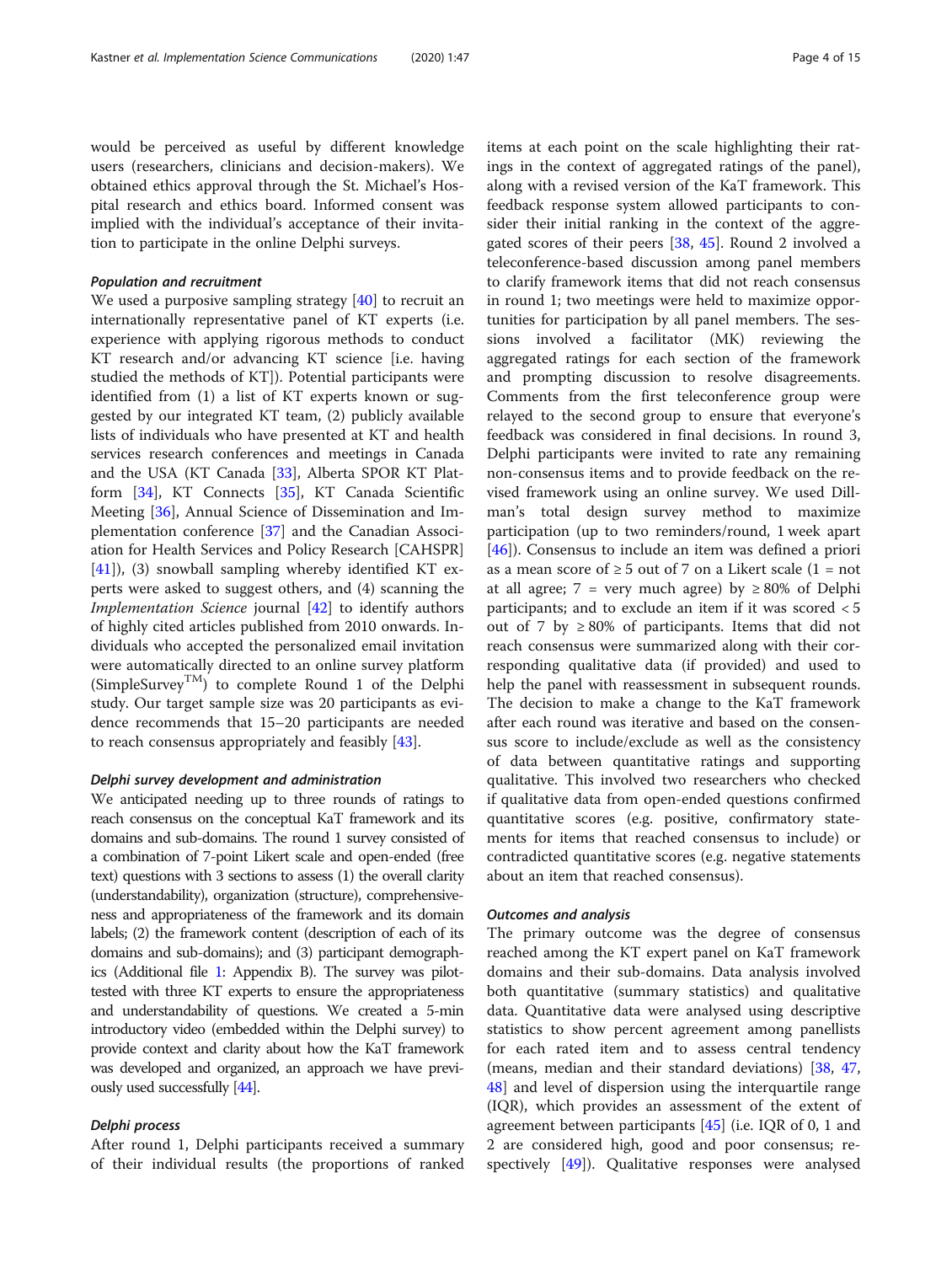<span id="page-4-0"></span>using content analysis [[50\]](#page-14-0), whereby one reviewer read and coded the data using themes that corresponded with components of the KaT framework (KH) and a second reviewer checked the first reviewer's coding (JM). Any disagreements were resolved by a third reviewer (MK) and team discussions.

# Phase 3: Survey of KT knowledge users of a conceptual version of the KaT framework

# Survey development

We used the Checklist for Reporting Results of Internet E-Surveys (CHERRIES) [\[51\]](#page-14-0) to guide the development of our knowledge user survey. Our goal was to elicit the perceptions of KT and quality improvement (QI) knowledge users (researchers, clinicians, decision-makers, trainees) of the potential usefulness of an online, user-

responsive version of the KaT framework. We defined perceived usefulness according to Davis et al. as "the degree to which a person believes that using a particular system would enhance their job performance" [\[52](#page-14-0)]. Knowledge user survey questions were iteratively developed with the help of our integrated KT team. Questions included a combination of Likert-type and open-ended questions to assess the features of a conceptual, online version of KaT (section 1); its perceived usefulness (section 2); and participant demographics (section 3) (Additional file [1:](#page-13-0) Appendix C).

To help participants respond to questions about the potential usefulness of an online, user-responsive version of the KaT framework, we created mock-up web pages of the interactive domains of the framework (i.e. Explore, Action plan) (see Additional file [1:](#page-13-0) Appendix D). For

Table 1 Composition of the conceptual KaT framework

| Domain                 | Sub-domains and their elements                                                                                                                                                                                                                                                                                                                                                                                                                                                                                             | No. of articles                                                  |
|------------------------|----------------------------------------------------------------------------------------------------------------------------------------------------------------------------------------------------------------------------------------------------------------------------------------------------------------------------------------------------------------------------------------------------------------------------------------------------------------------------------------------------------------------------|------------------------------------------------------------------|
| <b>Discover</b>        | 1. Identify gap, need, problem<br>2. Identify purpose of KT tool/product<br>3. Define scope                                                                                                                                                                                                                                                                                                                                                                                                                                | 3                                                                |
| Develop                | 1. Engage relevant stakeholders<br>2. Identify evidence base of chosen KT tool/product<br>3. Select theoretical basis for development or adaptation of KT tool/product<br>4. Develop or adapt a functioning prototype using user-centred design<br>5. Conduct usability evaluation of the KT tool/product                                                                                                                                                                                                                  | 36                                                               |
| Implement              | Engage relevant stakeholders and establish partnerships to:<br>1. Identify the implementability of the KT tool/product<br>2. Develop implementation plan<br>3. Monitor and evaluate the implementation of the KT tool or product<br>4. Organize and document findings—consider using a tool development and evaluation<br>reporting criteria to guide this process                                                                                                                                                         | 63                                                               |
| <b>Disseminate</b>     | 1. Engage stakeholders for all steps<br>2. Determine the goals of the dissemination and uptake<br>3. Design dissemination plan (i.e. end-of-grant KT plan)<br>4. Monitor and evaluate dissemination and uptake                                                                                                                                                                                                                                                                                                             | 9                                                                |
| <b>Action plan</b>     | 1. Summary of outputs from Discovery<br>2. Action plan according to the needs, purpose, scope and context of the user<br>3. A description of how iKT, Evaluation, Sustainability and Scalability fit within the Action<br>plan<br>4. Suggested timelines (overall and for each section of the Action plan)<br>5. References and links to sources of action recommendations outlined in the Action plan<br>6. Templates relevant to Action plan items<br>7. Instructions manual on how to use the Action plan and templates | Informed by the steps and<br>processes of the complete framework |
| Impact drivers         |                                                                                                                                                                                                                                                                                                                                                                                                                                                                                                                            |                                                                  |
| Integrated<br>KT (iKT) | 1. Engage relevant stakeholders and establish partnerships throughout all the steps<br>2. Develop an iKT plan<br>3. Monitor and Evaluate the iKT plan that was implemented                                                                                                                                                                                                                                                                                                                                                 | 12                                                               |
|                        | 1. Engage stakeholders throughout all steps of sustainability assessment<br><b>Sustainability</b> 2. Identify the purpose of sustainability<br>3. Develop a sustainability plan<br>4. Monitor and evaluate sustainability                                                                                                                                                                                                                                                                                                  | 14                                                               |
| <b>Scalability</b>     | 1. Identify scale-up objectives and scope<br>2. Identify scale-up team<br>3. Ensure that the KT tool is ready for scale-up<br>4. Develop a scale-up plan<br>5. Monitor and evaluate                                                                                                                                                                                                                                                                                                                                        | 8                                                                |
| <b>Evaluation</b>      | 1. Evaluation steps are embedded within each domain (Develop, Implement, Disseminate)<br>and impact driver (iKT, Sustainability, Scalability)                                                                                                                                                                                                                                                                                                                                                                              | Not applicable                                                   |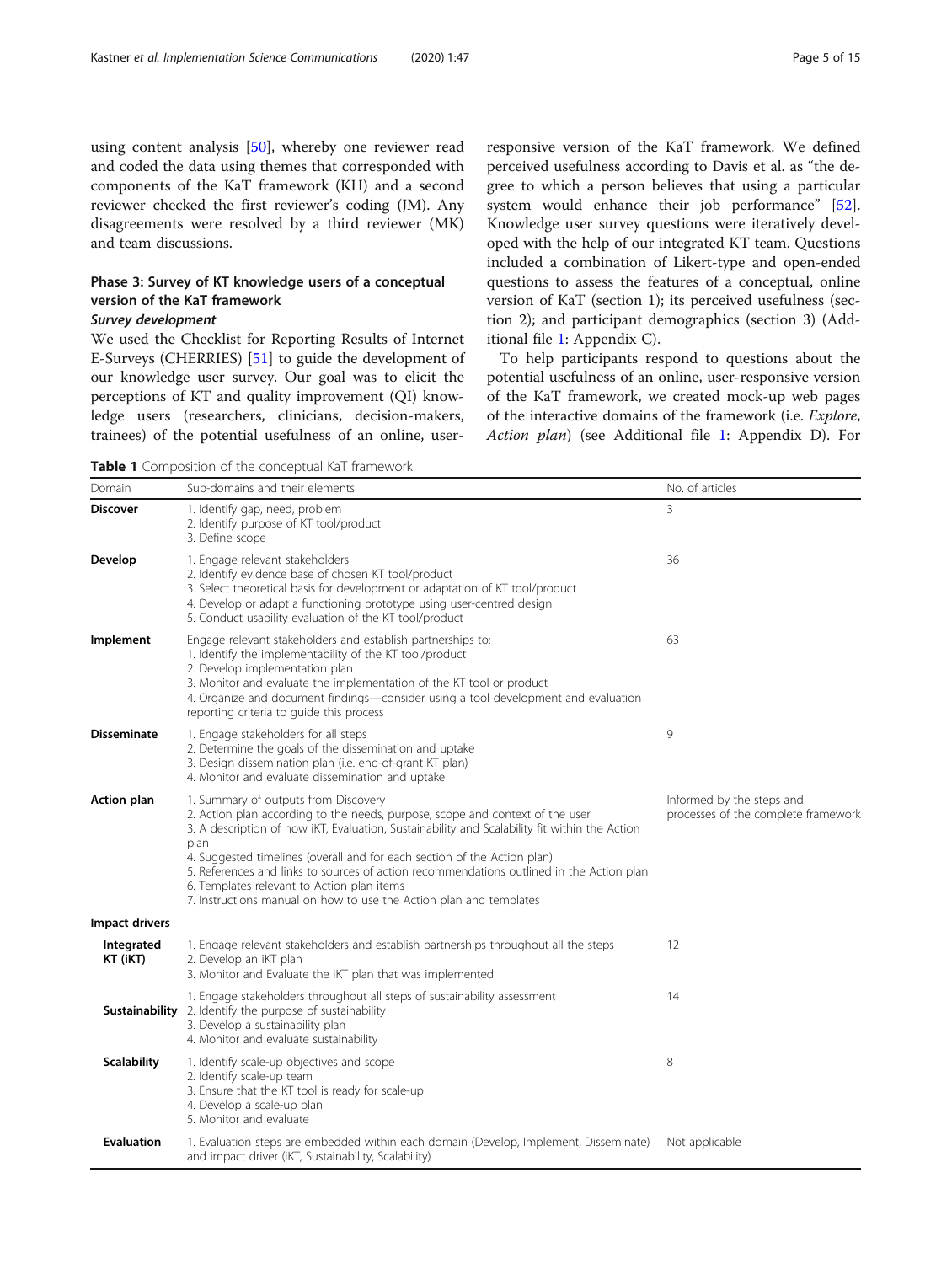<span id="page-5-0"></span>example, in an online version of the framework, knowledge users would begin with an "exploration" process, which would prompt inputs about their KT purpose, scope and resources. These inputs would then be used to generate a comprehensive Action plan tailored to their identified needs. We provided screenshots of the Explore and Action plan web page mock-ups alongside survey questions to provide context to what they were responding to.

To facilitate the identification of the type of KT strategy that may exist and/or the one(s) that best match knowledge users' purpose, scope and resources, we created a draft table of existing KT strategies that are organized by knowledge user target audience mapped to seven broad KT purpose categories adapted from the CIHR guidance on KT planning [\[12\]](#page-13-0) (see Additional file [1:](#page-13-0) Appendix E). We designed this KT Purpose Category table to help knowledge users to explore available KT strategies and to help them decide whether the creation of a new KT strategy is warranted or an existing strategy can be used or adapted; this may reduce the potential for duplication of effort and research waste. Our future work to create an online version of the KaT framework will include a repository of KT strategies (building on those listed in the KT Purpose Category table [\[12](#page-13-0)]) whereby each strategy will be tagged for methodological quality and relevance (to user needs).

#### Participants and recruitment

We used a multistage, purposive sampling strategy to identify our participants [\[40](#page-14-0)]: researchers, clinicians and decision-makers who were involved in KT or QI activities and research. This strategy involved an emphasis on administering the survey to all our target knowledge user groups followed by targeted recruitment of groups with lower response rates  $[44]$  $[44]$ . We built a database of potential knowledge users through publicly available listservs, websites, conference proceedings and journals: KT Canada [[33\]](#page-14-0), Alberta SPOR KT Platform [[34\]](#page-14-0), KT Connects [[35](#page-14-0)], Centre for Quality Improvement and Patient Safety (C-QUIPS) [[53](#page-14-0)], KT Scientific Meeting [[36](#page-14-0)], the Annual Science of Dissemination and Implementation conference [[37\]](#page-14-0), the Canadian Association for Health Services and Policy Research (CAHSPR) [\[41](#page-14-0)], Knowledge Utilization Colloquium [\[54\]](#page-14-0); Implementation Science [[42\]](#page-14-0), Canadian Health Policy journal [[55\]](#page-14-0), the Journal of Health Services Research & Policy  $[56]$  $[56]$  $[56]$ ; and the International Journal of Health Policy and Manage-ment [\[57](#page-14-0)]. The survey was distributed using email invitations with a link to an online survey platform  $(Simple Survey<sup>TM</sup>)$ .

#### Outcomes and data analysis

The primary outcome was perceived usefulness of the proposed features of an online version of the KaT framework by KT knowledge users measured by a validated perceived usefulness scale based on the technology acceptance model [[52](#page-14-0)]. Quantitative analysis of Likert-type survey questions involved descriptive statistics (proportions for categorical and means for continuous outcomes variables) and qualitative analysis of responses from open-ended question involved content analysis [\[50](#page-14-0)]; data were coded for themes by one reviewer (JM) and checked for agreement by a second (MK).

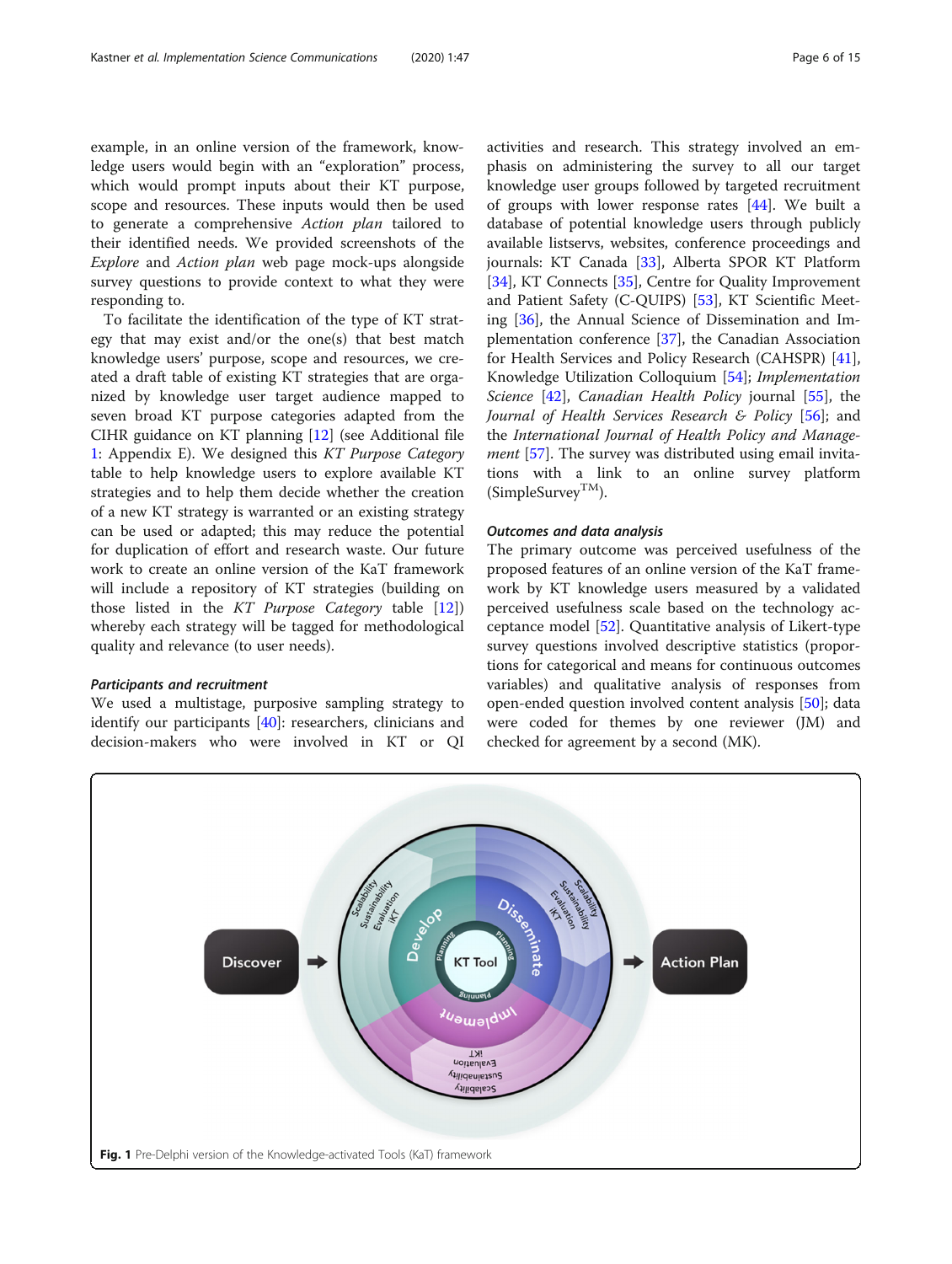#### Results

#### Phase 1: Development of the KaT framework

Table [1](#page-4-0) shows the breakdown of the KaT framework domains ( $n = 9$ ) and their sub-domains ( $n = 37$ ), which were informed by 126 unique articles that were identified from our iterative evidence searching; the evidence supporting each of these are detailed in Additional file [1:](#page-13-0) Appendices F–I. The evidence-informed framework (Fig. [1](#page-5-0)) that outlines the steps and processes for the rigorous creation of KT strategies is in Table [1](#page-4-0).

The KaT framework begins with the Discovery stage, which allows knowledge users to explore and identify their specific KT purpose and problem. For example, to increase family physicians' awareness of a diabetes guideline or to increase self-management of older adults with multimorbidity. During the Discovery stage, users

| <b>Table 2</b> Characteristics of KT experts who participated in the |  |  |
|----------------------------------------------------------------------|--|--|
| Delphi study                                                         |  |  |

| Characteristic                                                     | Round 1<br>$(n = 35)$ | Round 2<br>$(n = 19)$ | Round 3<br>$(n = 26)$ |
|--------------------------------------------------------------------|-----------------------|-----------------------|-----------------------|
| Country                                                            |                       |                       |                       |
| Canada                                                             |                       |                       |                       |
| Ontario                                                            | 17 (49%)              | 12 (63%)              | 14 (56%)              |
| Québec                                                             | 7 (20%)               | 3(16%)                | 6(24%)                |
| Manitoba                                                           | 1(3%)                 | 1(5%)                 | 1(4%)                 |
| Alberta                                                            | 5 (14%)               | 3(16%)                | 3(12%)                |
| British Columbia                                                   | 1(3%)                 |                       |                       |
| Newfoundland                                                       | 1(3%)                 |                       |                       |
| Australia                                                          | 2(6%)                 |                       |                       |
| <b>USA</b>                                                         | 1(3%)                 |                       | 1(4%)                 |
| Role*                                                              |                       |                       |                       |
| Researcher, Scientist and/or<br>Assistant/Associate/Full Professor | 45                    | 22                    | 32                    |
| Clinician                                                          | 7                     | 3                     | 6                     |
| Other                                                              | $\overline{7}$        | $\overline{4}$        | 3                     |
| Years of KT and implementation science experience                  |                       |                       |                       |
| $1-5$ years                                                        | 10 (29%)              | 6 (32%)               | 7(28%)                |
| 6-10 years                                                         | 16 (46%)              | 8 (42%)               | 11 (44%)              |
| $11-15$ years                                                      | 6 (17%)               | 3(16%)                | 4 (16%)               |
| $> 15$ years                                                       | 3(9%)                 | 2(11%)                | 3(12%)                |
| KT expertise*                                                      |                       |                       |                       |
| KT practice or science                                             | 47                    | 26                    | 34                    |
| Implementation                                                     | 26                    | 15                    | 16                    |
| Dissemination                                                      | 21                    | 12                    | 14                    |
| Integrated KT (iKT)                                                | 25                    | 15                    | 20                    |
| Sustainability                                                     | 9                     | 8                     | 8                     |
| Scalability                                                        | 6                     | 5                     | 5                     |

\*Participants had multiple roles and KT expertise

can also define their scope in terms of their stakeholders, context, and resources, and to identify the existing knowledge base related to their problem (e.g. does knowledge need to be generated such as via a systematic review?) (Additional file [1](#page-13-0): Appendix F). The Discovery stage flows into the central part of the KaT framework, which includes three broad KT actions that we have identified as important in the creation and uptake of KT strategies: Develop or adapt, Disseminate, and Implement. This is a high-level representation only, as there are many sub-domains within each of these broad domains (see Additional file [1](#page-13-0): Appendix G). There are four rings encircling the central part of the KaT framework that we call "Impact drivers" (Integrated KT, Evaluation, Sustainability, and Scalability (Additional file [1:](#page-13-0) Appendix H)) since they are determinants of KT effect or knowledge use and therefore are important to consider across any or all of developing, implementing or disseminating KT strategies, and all should be considered early in the process. The core of the framework illustrates that the goal is to create a "KT tool" (i.e. a KT strategy). The *Action plan* represents the recommended plan for action that could be generated from the Discovery stage (Additional file [1:](#page-13-0) Appendix I).

#### Phase 2: Delphi study with KT experts

The Delphi study was carried out between January and April 2017. Of 112 KT experts who were identified and invited to participate in the Delphi study, 55 responded and 35 participated in round 1 (online survey), 19 participated in round 2 (teleconference discussions) and 26 participated in round 3 (online survey). Reasons for nonparticipation were no time ( $n = 15$ ), not a KT expert (*n*  $= 2$ ) and not interested (*n* = 3). The demographic characteristics of Delphi participants are in Table 2. The majority of KT experts were Canadian (91%) from Ontario (49%), Québec (20%), and Alberta (14%) having multiple roles (e.g. researcher/scientist and/or professor and/or clinician). Sixty-three percent of participants had 6–15 years of KT experience with expertise in KT practice (74%) or science (60%) in the areas of implementation (74%), Integrated KT (71%), dissemination (60%), sustainability (26%), and scalability (17%). More than half of participants were involved in developing a KT framework or model, and the most frequently used in their work were reported to be the KTA model (84%) [\[14](#page-14-0)], Rogers Diffusion of Innovations (61%) [[58\]](#page-14-0) and the TDF (42%) [[29\]](#page-14-0).

# Delphi round  $1$  ( $n = 35$ )

Of 55 framework items assessed via an online survey, 16 items (29%) did not reach consensus to include (percent agreement range 54–77%) (Additional file [1](#page-13-0): Appendix J). Table [3](#page-7-0) shows the percent agreement and the central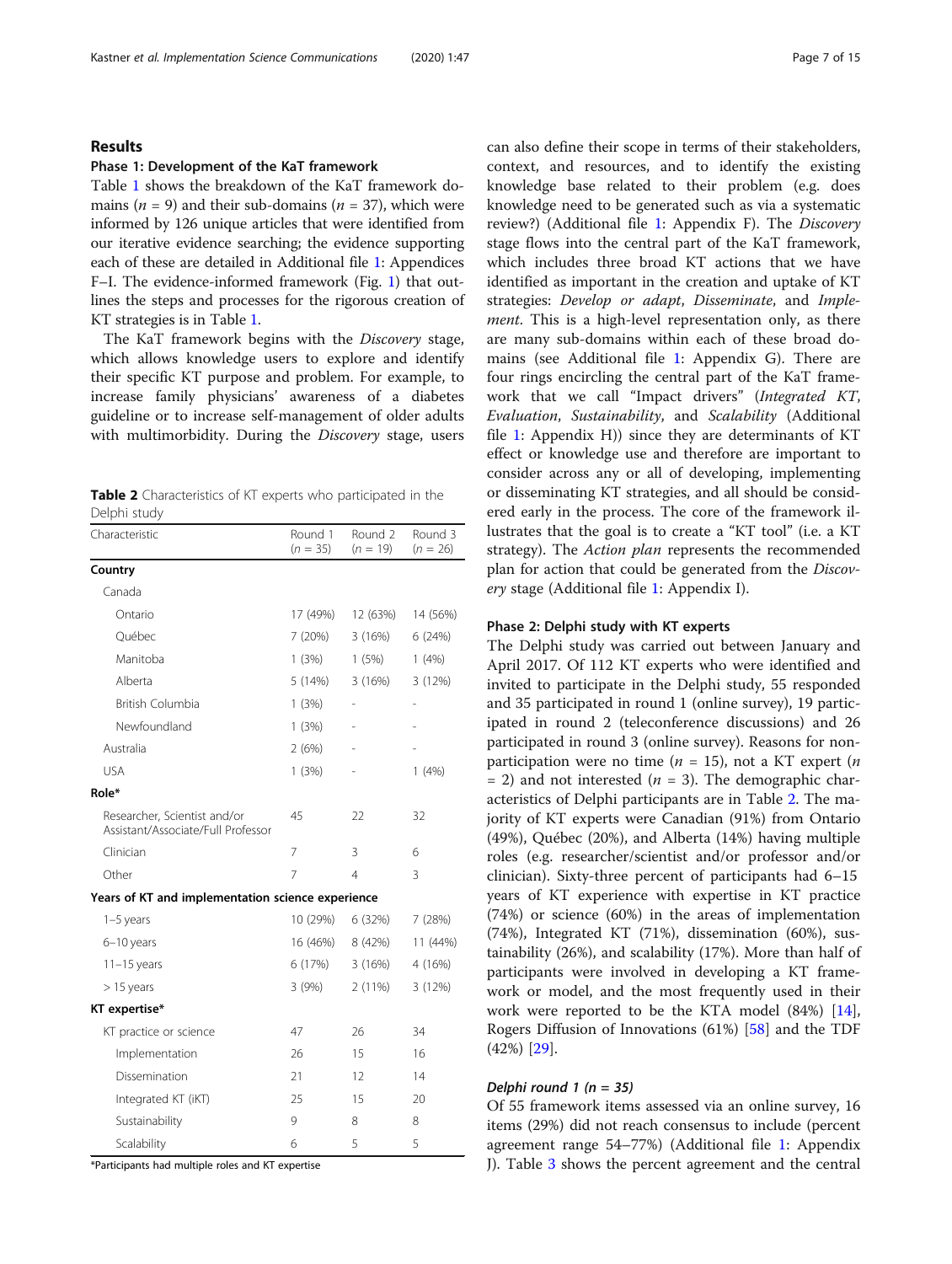# <span id="page-7-0"></span>Table 3 Delphi study with KT experts: results of round 1

| KaT Framework Domain   | Domain factor                                                                                                                                                                                     | N  | Mean<br>(SD)  |     |                | Median IQR† Percent<br>agreement<br>to include‡ |
|------------------------|---------------------------------------------------------------------------------------------------------------------------------------------------------------------------------------------------|----|---------------|-----|----------------|-------------------------------------------------|
| <b>DISCOVER</b>        | Important to include the DISCOVER domain in the overall<br>KaT framework                                                                                                                          |    | 35 6.7 (0.70) | 7.0 | 0              | 97%                                             |
|                        | It makes sense for the DISCOVER domain to feed into<br>the central part of the KaT framework                                                                                                      |    | 35 6.3 (0.94) | 6.0 | $\mathbf{1}$   | 91%                                             |
|                        | Knowledge users will find the DISCOVER domain useful.                                                                                                                                             |    | 35 6.1 (1.09) | 6.0 | 2              | 91%                                             |
|                        | DISCOVER is an appropriate label                                                                                                                                                                  |    | 35 5.0 (1.40) | 5.0 | 2              | 71%                                             |
|                        | The 3 sub-domains of DISCOVER (and their elements) make sense                                                                                                                                     |    | 33 6.2 (0.70) | 6.0 | 1              | 94%                                             |
|                        | The 3 sub-domains of DISCOVER (and their elements) are comprehensive                                                                                                                              | 33 | 5.9 (1.04)    | 6.0 | $\mathbf{1}$   | 88%                                             |
| <b>DEVELOP</b>         | Important to include in the overall KaT framework                                                                                                                                                 |    | 35 6.5 (0.81) | 7.0 | 1              | 86%                                             |
|                        | Knowledge users will find it useful.                                                                                                                                                              |    | 35 5.7 (1.53) | 6.0 | 2              | 74%                                             |
|                        | The 5 sub-domains of DEVELOP (and their elements) make sense                                                                                                                                      |    | 33 6.2 (0.93) | 6.0 | $\mathbf{1}$   | 91%                                             |
|                        | The 5 sub-domains of DEVELOP (and their elements) are comprehensive                                                                                                                               |    | 33 6.0 (0.88) | 6.0 | 0              | 91%                                             |
| <b>DISSEMINATE</b>     | Important to include in the overall KaT framework                                                                                                                                                 | 35 | 6.3(0.86)     | 7.0 | $\mathbf{1}$   | 94%                                             |
|                        | Knowledge users will find it useful.                                                                                                                                                              |    | 35 5.6 (1.50) | 6.0 | 3              | 71%                                             |
|                        | The 4 sub-domains (and their elements) make sense                                                                                                                                                 |    | 33 6.2 (0.75) | 6.0 | $\mathbf{1}$   | 91%                                             |
|                        | The 4 sub-domains (and their elements) are comprehensive                                                                                                                                          |    | 33 6.2 (0.76) | 6.0 | 1              | 94%                                             |
| <b>IMPLEMENT</b>       | Important to include in the overall KaT framework                                                                                                                                                 |    | 35 6.5 (0.81) | 7.0 | $\mathbf{1}$   | 94%                                             |
|                        | Knowledge users will find it useful                                                                                                                                                               |    | 35 6.0 (1.43) | 7.0 | 2              | 83%                                             |
|                        | The 5 sub-domains (and their elements) make sense                                                                                                                                                 |    | 32 6.0 (1.01) | 6.0 | 1              | 91%                                             |
|                        | The 5 sub-domains (and their elements) are comprehensive                                                                                                                                          |    | 32 6.0 (1.02) | 6.0 | 0              | 91%                                             |
| <b>3 BROAD DOMAINS</b> | The three domains represented in the KaT framework is<br>comprehensive in terms of capturing what is important to<br>consider in the creation and uptake of KT tools                              |    | 35 5.54 (1.5) | 6.0 | $\overline{2}$ | 80%                                             |
| <b>IMPACT DRIVERS</b>  | The label "Impact Drivers" appropriately conveys these four concepts                                                                                                                              |    | 35 5.4 (1.29) | 6.0 | 1              | 80%                                             |
|                        | The order in which the four impact drivers are represented make sense                                                                                                                             |    | 35 5.2 (1.63) | 6.0 | 2              | 71%                                             |
|                        | The placement of the four impact drivers clearly illustrates that<br>they should be considered across each of the three broad domains<br>of the framework (i.e., develop, disseminate, implement) |    | 35 5.4 (1.58) | 6.0 | $\overline{2}$ | 74%                                             |
|                        | Integrated KT (iKT)                                                                                                                                                                               |    |               |     |                |                                                 |
|                        | It makes sense to include iKT as one of the impact drivers                                                                                                                                        |    | 35 6.1 (1.23) | 6.0 | $\mathbf{1}$   | 91%                                             |
|                        | The 3 sub-domains of iKT (and their elements) make sense                                                                                                                                          |    | 32 6.4 (0.72) | 6.0 | 1              | 97%                                             |
|                        | The 3 sub-domains of iKT (and their elements) are comprehensive                                                                                                                                   |    | 32 6.3 (0.74) | 6.0 | $\mathbf{1}$   | 97%                                             |
|                        | <b>EVALUATION</b>                                                                                                                                                                                 |    |               |     |                |                                                 |
|                        | It makes sense to include EVALUATION as one of the impact drivers                                                                                                                                 |    | 35 6.1 (1.33) | 7.0 | 1              | 91%                                             |
|                        | The representation of EVALUATION across the 3 domains make sense                                                                                                                                  |    | 32 5.8 (1.30) | 6.0 | 2              | 88%                                             |
|                        | The representation of EVALUATION across the 4 impact drivers make sense                                                                                                                           |    | 32 5.7 (1.40) | 6.0 | 2              | 88%                                             |
|                        | EVALUATION is included in all of the areas of the KaT framework<br>that should consider evaluation                                                                                                |    | 31 6.0 (0.82) | 6.0 | 2              | 97%                                             |
|                        | <b>SUSTAINABILITY</b>                                                                                                                                                                             |    |               |     |                |                                                 |
|                        | It makes sense to include SUSTAINABILITY as one of the impact drivers                                                                                                                             |    | 35 6.2 (0.83) | 6.0 | 1              | 94%                                             |
|                        | The 4 sub-domains (and their elements) of SUSTAINABILITY make sense                                                                                                                               |    | 32 6.1 (0.70) | 6.0 | $\mathbf{1}$   | 97%                                             |
|                        | The 4 sub-domains (and their elements) of SUSTAINABILITY are<br>comprehensive                                                                                                                     |    | 32 6.0 (0.88) | 6.0 | $\mathbf{1}$   | 97%                                             |
|                        | <b>SCALABILITY</b>                                                                                                                                                                                |    |               |     |                |                                                 |
|                        | It makes sense to include SCALABILITY as one of the impact drivers                                                                                                                                |    | 35 6.2 (0.86) | 6.0 | 1              | 91%                                             |
|                        | The 5 sub-domains (and their elements) of SCALABILITY make sense                                                                                                                                  |    | 32 5.7 (1.15) | 6.0 | $\mathbf{1}$   | 88%                                             |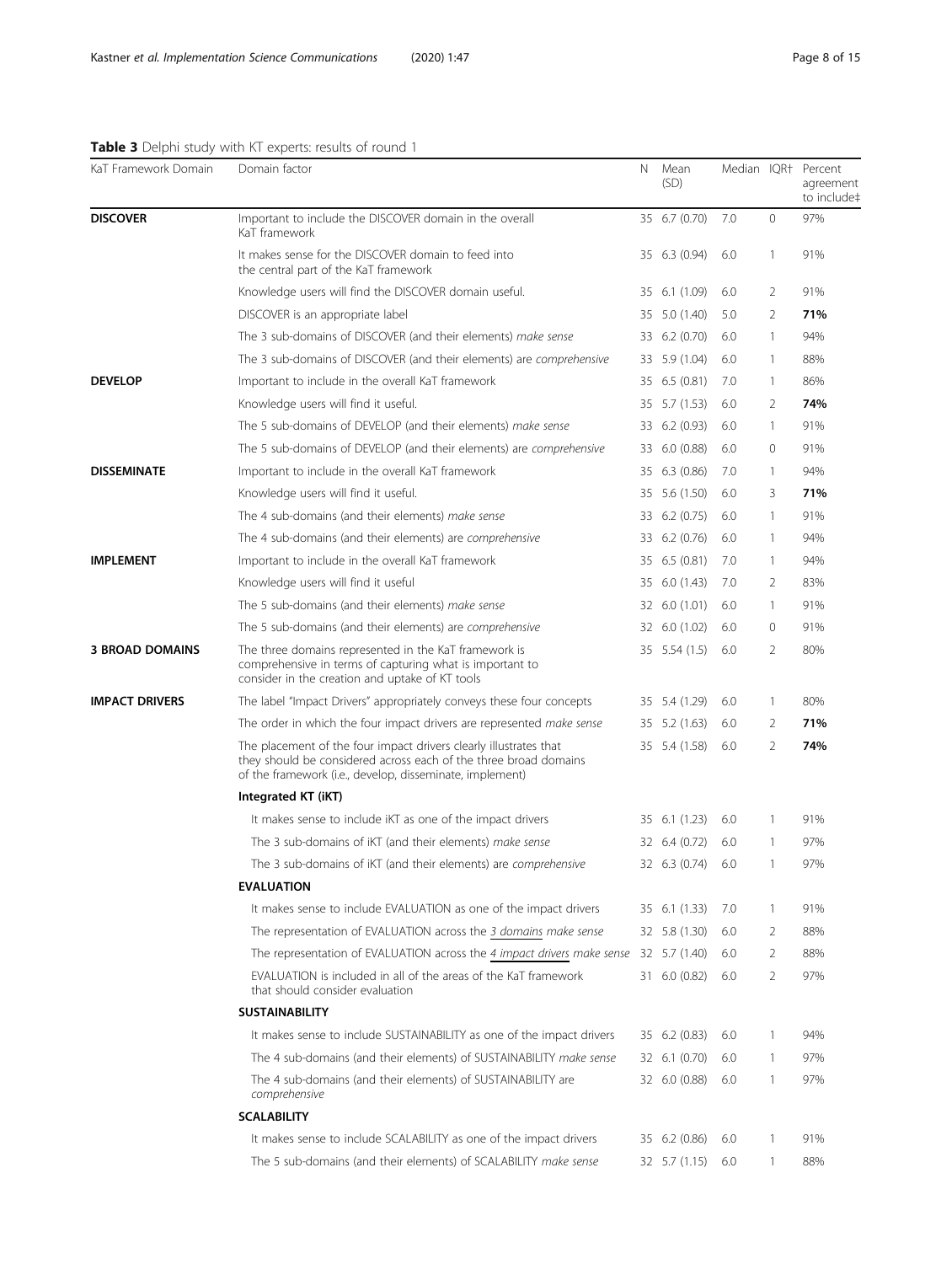| KaT Framework Domain                 | Domain factor                                                                                                                                                                            | N | Mean<br>(SD)  |     |                | Median IQR† Percent<br>agreement<br>to include‡ |
|--------------------------------------|------------------------------------------------------------------------------------------------------------------------------------------------------------------------------------------|---|---------------|-----|----------------|-------------------------------------------------|
|                                      | The 5 sub-domains (and their elements) of SCALABILITY are<br>comprehensive                                                                                                               |   | 32 5.9 (1.02) | 6.0 | $\mathbf{0}$   | 91%                                             |
| <b>CORE</b>                          | The core is important to include as part of the overall KaT framework                                                                                                                    |   | 35 6.0 (1.43) | 6.0 | 1              | 83%                                             |
|                                      | The placement of the CORE clearly illustrates that a KT tool<br>is the ultimate goal and end product resulting from using the<br>KaT framework                                           |   | 35 5.7 (1.62) | 6.0 | $\overline{2}$ | 69%                                             |
| <b>PLANNING</b>                      | PLANNING, which encircles the core, is important to include<br>as part of the overall KaT framework                                                                                      |   | 35 5.2 (1.61) | 6.0 | 3              | 60%                                             |
|                                      | The placement of PLANNING clearly illustrates that a plan can<br>be generated for each or all of the three broad domains of<br>the KaT framework (i.e., develop, disseminate, implement) |   | 35 4.9 (1.72) | 5.0 | 3              | 54%                                             |
| <b>ACTION PLAN</b>                   | The ACTION PLAN is important to include as part of the overall<br>KaT framework                                                                                                          |   | 35 6.6 (0.77) | 7.0 | $\mathbf{1}$   | 97%                                             |
|                                      | Researchers will find it useful                                                                                                                                                          |   | 35 5.7 (1.33) | 6.0 | 3              | 74%                                             |
|                                      | Health care providers will find it useful                                                                                                                                                |   | 35 5.8 (1.20) | 6.0 | 3              | 77%                                             |
|                                      | Policy or decision makers will find it useful                                                                                                                                            |   | 35 5.7 (1.18) | 6.0 | 3              | 74%                                             |
|                                      | It's clear that the ACTION PLAN will be an output resulting<br>from the use of the KaT framework                                                                                         |   | 35 6.0 (1.38) | 6.0 | $\overline{1}$ | 91%                                             |
|                                      | The 7 outputs (and their elements) of the ACTION PLAN make sense                                                                                                                         |   | 32 5.9 (1.12) | 6.0 | 2              | 91%                                             |
|                                      | The 7 outputs (and their elements) of the ACTION PLAN are comprehensive                                                                                                                  |   | 32 5.9 (1.11) | 6.0 | 2              | 91%                                             |
|                                      | <b>OVERALL KaT framework</b> The overall framework is clear (i.e., easy to understand or interpret)                                                                                      |   | 35 5.3 (1.33) | 6.0 | $\mathbf{1}$   | 77%                                             |
|                                      | The organization makes sense                                                                                                                                                             |   | 35 5.6 (1.34) | 6.0 | $\mathbf{1}$   | 83%                                             |
|                                      | The KaT framework is a good reflection of its intended<br>purpose (i.e., to quide the rigorous and efficient creation of KT tools)                                                       |   | 35 5.7 (1.30) | 6.0 | $\overline{2}$ | 74%                                             |
|                                      | The KaT framework is comprehensive (i.e., it covers the<br>important areas that need to be considered in the creation<br>of KT tools and products)                                       |   | 35 5.9 (1.10) | 6.0 | $\mathbf{1}$   | 89%                                             |
|                                      | Researchers will find it useful                                                                                                                                                          |   | 35 5.8 (1.20) | 6.0 | 2              | 80%                                             |
|                                      | Health care providers will find it useful                                                                                                                                                |   | 35 5.3 (1.40) | 6.0 | $\overline{2}$ | 66%                                             |
|                                      | Policy or decision makers will find it useful                                                                                                                                            |   | 35 5.3 (1.40) | 6.0 | $\overline{2}$ | 63%                                             |
| <b>TABLE of existing KT</b><br>tools | Knowledge users will find the TABLE of existing KT tools<br>organized by targets useful                                                                                                  |   | 35 5.4 (1.60) | 6.0 | 3              | 63%                                             |
|                                      | Knowledge users will find the TABLE of existing KT<br>tools mapped to purpose categories useful                                                                                          |   | 35 5.4 (1.60) | 6.0 | 3              | 69%                                             |

| Table 3 Delphi study with KT experts: results of round 1 (Continued) |  |  |
|----------------------------------------------------------------------|--|--|
|----------------------------------------------------------------------|--|--|

<sup>†</sup>IQR 0 = high consensus, IQR 1 = good consensus, IQR 2 = poor consensus

‡ Percent agreement to include item = score of ≥ 5 out of 7 by ≥ 80% of panel (consensus) or < 5 out of 7 by < 80% of panel (non-consensus)

Domain items that did not reach consensus to include by < 80% of panel are bolded

tendency and spread of scores. The panel indicated that the organization of the overall KaT framework made sense (agreement 83%) and was comprehensive (agreement 89%), but it was not a good reflection of the framework's intended purpose (i.e. to guide the rigorous creation of KT strategies) (agreement 74%). The panel felt that researchers may find the framework useful (agreement 80%) but not health care providers (66%) or policy- or decision-makers (63%). Concerns were related to the complexity of the framework for use by non-KT experts, the theoretical nature of the framework, and that it may be too time-consuming to use.

#### Delphi round 2 ( $n = 19$ )

The 16 items that did not reach consensus in round 1 were discussed by the panel in two teleconferences (Additional file [1:](#page-13-0) Appendix K). In particular, the panel discussed items related to the potential usefulness of the KaT framework to different knowledge users. The panel found this assessment challenging because they perceived that the back-end of each framework domain (which contains a lot of content and evidence; Additional file [1](#page-13-0): Appendices F–I) would be too complex to use by knowledge users. We explained that although the KaT framework in itself can be used by knowledge users to guide their actions (i.e.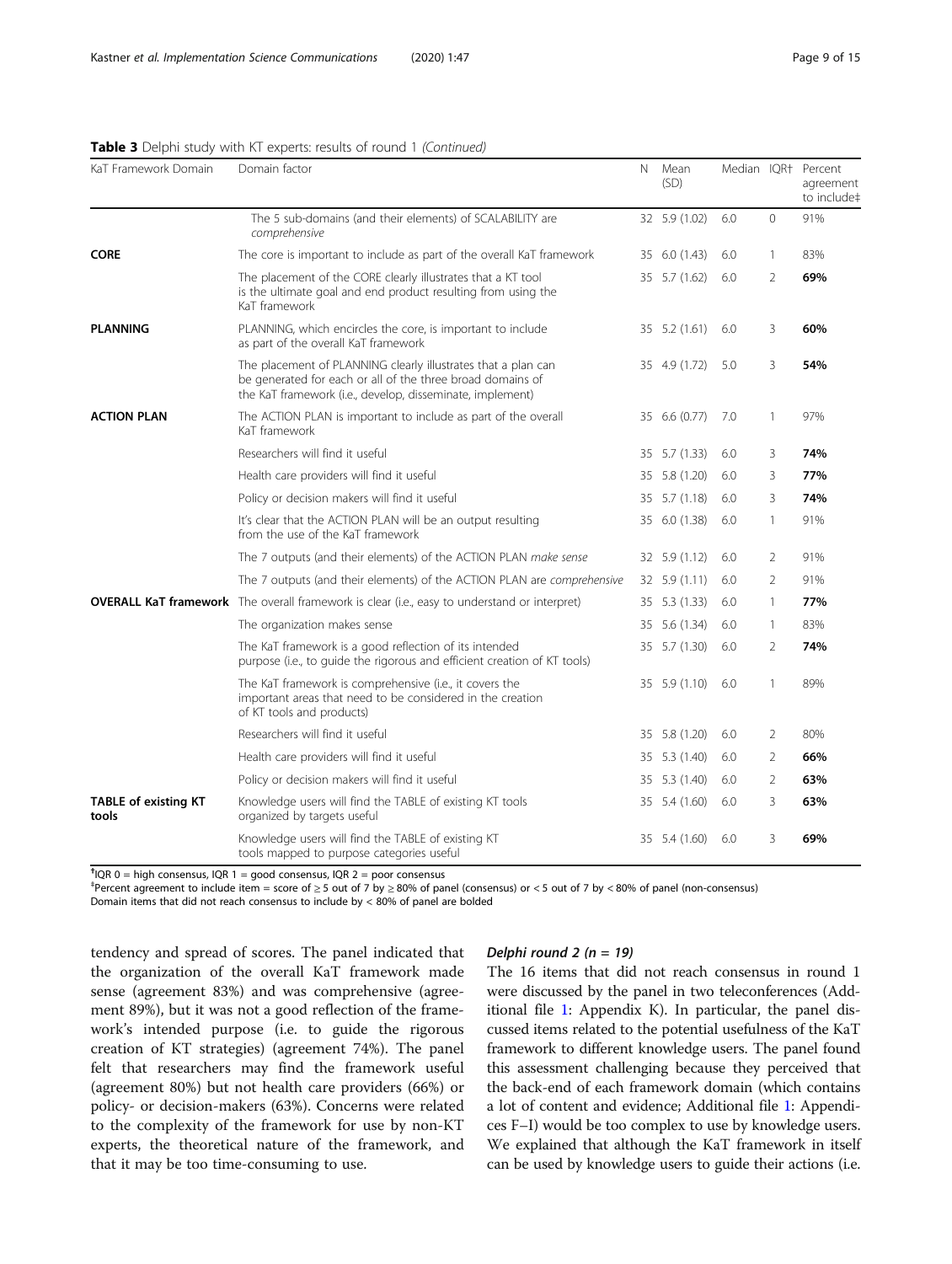via the representation of all the steps needed to create KT strategies), they would not be interacting with the actual evidence tables informing the framework domains and sub-domains. These evidence tables will be utilized in the future development of an online, interactive version of the KaT framework to inform its back-end content and logic.

#### Delphi round 3 ( $n = 26$ )

Of 14 items (carried forward from round 2) that were assessed in an online survey, all reached consensus to include (mean percent agreement 93%; range 80– 100%). Table 4 shows the percent agreement and the central tendency and spread of Likert scale scores across these items.

## Final KaT framework

The final version of the KaT framework (Fig. [2\)](#page-10-0) was informed iteratively using three rounds of ratings and discussions with our KT experts. The following changes

Table 4 Delphi study with KT experts: results of round 3

were made: (1) the label for the Discover domain was changed to Explore; (2) the placement of the 3 central domains were re-organized, and a brief definition was added for Disseminate (share knowledge) and Implement (apply knowledge); (3) the Evaluate impact driver was removed and placed in the outermost arc of the central framework to convey the idea that evaluation applies to all domains and impact drivers; (4) the placement of the remaining impact drivers (i.e. Integrated KT, Sustainability, Scalability) was repeated at each of the three domain sectors to highlight that they should be considered regardless of whether the KT purpose is to Develop, Disseminate, and/or Implement a KT strategy; and (5) Planning, which encircled the core of the framework was removed. The Action plan, which flows from the central component of the framework, represents the recommended plan of action that could be generated from the Explore stage including how each impact driver might fit within the overall customized plan.

| KaT Framework Domain                                            | Domain factor                                                                                                                                                                                                                                              | Mean<br>(SD)    | Median IQR <sup>+</sup> |                | Percent<br>agreement<br>to include <sup>#</sup> |
|-----------------------------------------------------------------|------------------------------------------------------------------------------------------------------------------------------------------------------------------------------------------------------------------------------------------------------------|-----------------|-------------------------|----------------|-------------------------------------------------|
| <b>EXPLORE</b>                                                  | EXPLORE is an appropriate label                                                                                                                                                                                                                            | $6.6(0.50)$ 7.0 |                         | 1              | 100%                                            |
| Central component<br>of the KaT framework                       | The new placement of the 3 domains makes sense (i.e. DISSEMINATE and<br>IMPLEMENT on either side of the core, and DEVELOP placed below)                                                                                                                    | 5.4(1.5)        | 6.0                     | $\overline{2}$ | 80%                                             |
| (DEVELOP, DISSEMINATE,<br><b>IMPLEMENT</b>                      | I like the brief definition provided for DISSEMINATE (i.e. share knowledge)<br>and IMPLEMENT (i.e. apply knowledge)                                                                                                                                        | $6.6(0.58)$ 7.0 |                         | 1              | 100%                                            |
| <b>IMPACT DRIVERS</b>                                           | I like the new visual representation of the IMPACT DRIVERS (i.e. their font<br>colours match their respective domain colour)                                                                                                                               | $5.9(0.99)$ 6.0 |                         | 1              | 85%                                             |
|                                                                 | The placement of the IMPACT DRIVERS (i.e. they are repeated at each of<br>the three domain sectors) clearly illustrates the idea that they should be<br>considered regardless of whether the goal is to DEVELOP, DISSEMINATE<br>and/or IMPLEMENT a KT tool | 5.9(1.2)        | 6.0                     | 1              | 88%                                             |
|                                                                 | I like the new placement of EVALUATION to convey the idea that it<br>applies to all domains and impact drivers                                                                                                                                             | $6.1(0.77)$ 6.0 |                         | 1              | 96%                                             |
| <b>CORE</b>                                                     | The placement of the CORE clearly illustrates that the KT tool is the<br>ultimate goal and end product resulting from using the framework                                                                                                                  | $6.1(0.91)$ 6.0 |                         | 1              | 96%                                             |
| <b>OVERALL KaT</b>                                              | The overall framework is clear (i.e. easy to understand or interpret)                                                                                                                                                                                      | 5.9 (0.95) 6.0  |                         | 1              | 92%                                             |
| framework                                                       | The organization of the framework makes sense                                                                                                                                                                                                              | 5.9 (0.99) 6.0  |                         | 2              | 92%                                             |
|                                                                 | The framework is comprehensive—it covers the important areas that<br>need to be considered in the creation and uptake of KT tools and<br>products (i.e. EXPLORE, DEVELOP, DISSEMINATE, IMPLEMENT, IMPACT<br>DRIVERS, EVALUATE, ACTION PLAN)                | $6.2(0.97)$ 6.0 |                         | 1              | 92%                                             |
| Perceived usefulness of the KaT<br>framework to knowledge users | I like the idea of an online, interactive platform that can be used by a<br>wide range of knowledge users to create KT tools and products                                                                                                                  | $6.4(0.70)$ 6.5 |                         | 1              | 100%                                            |
|                                                                 | There is potential that researchers will find the online, interactive KaT<br>platform useful in creating KT tools and products                                                                                                                             | $6.4(0.80)$ 6.5 |                         | 1              | 96%                                             |
|                                                                 | There is potential that health care providers will find the online, interactive $5.7(1.0)$<br>KaT platform useful in creating KT tools and products                                                                                                        |                 | 6.0                     | $\overline{2}$ | 92%                                             |
|                                                                 | There is potential that policy-makers will find the online, interactive KaT<br>platform useful in creating KT tools and products                                                                                                                           | 5.6(1.2)        | 6.0                     |                | 88%                                             |

SD standard deviation, IQR interquartile range

 $<sup>†</sup> IQR 0 = high consensus, IQR 1 = good consensus, IQR 2 = poor consensus$ </sup>

‡Percent agreement to include item = score of ≥ 5 out of 7 by ≥ 80% of panel (consensus) or < 5 out of 7 by < 80% of panel (non-consensus)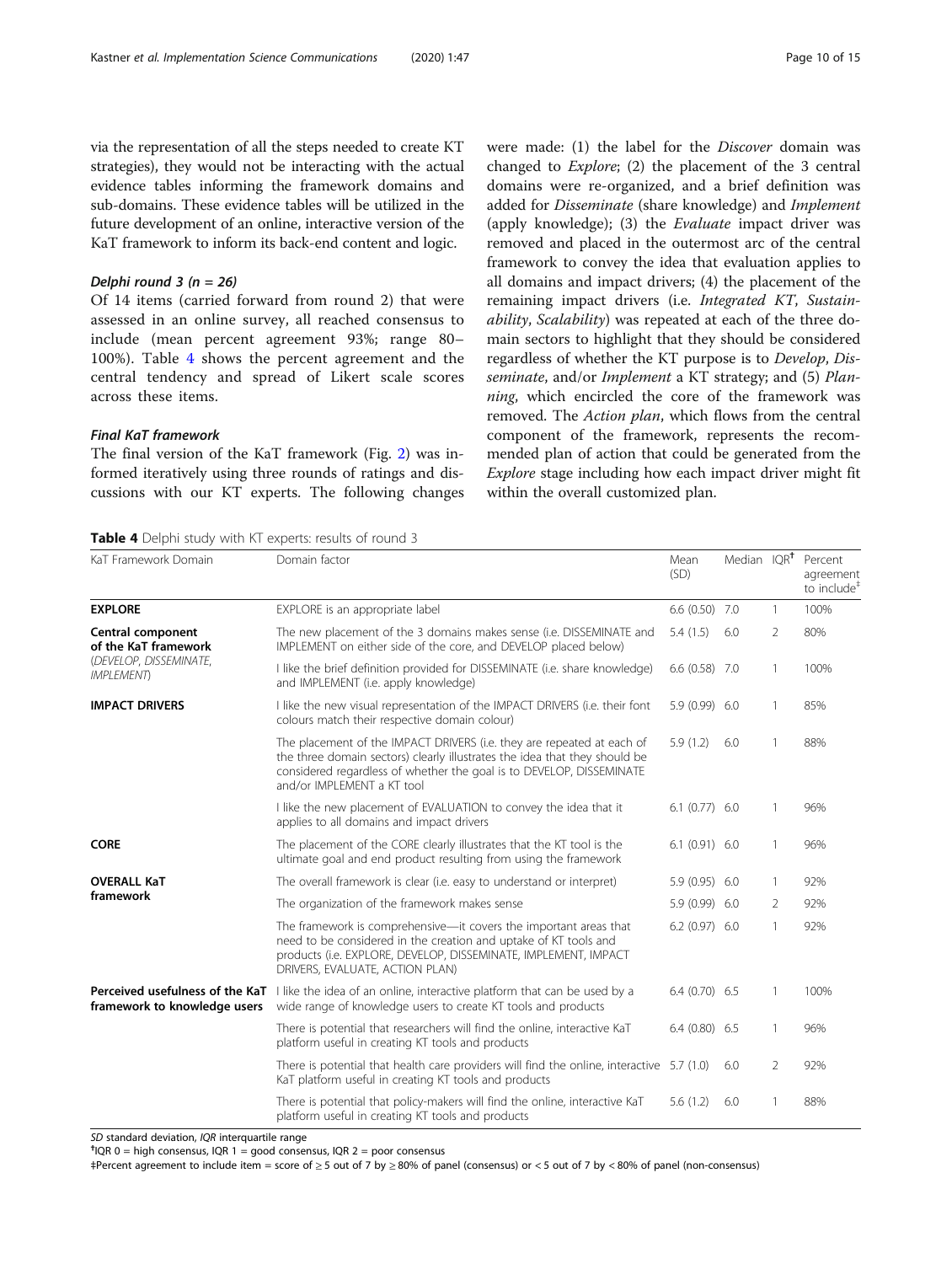<span id="page-10-0"></span>

# Phase 3: Knowledge user survey

The survey was initially launched in February 2018 (closing in March 2018); and re-launched to capture additional knowledge users in September 2018 (closing in October 2018); two reminders were sent to nonrespondents during each launch period. Of 1750 potential participants that were invited, 254 individuals responded and 201 completed the survey (response rate 12%). Table [5](#page-11-0) shows the demographic characteristics of survey participants ( $n = 201$ ). The majority of respondents were researchers (59%), clinician scientists (20%) or decision-makers (13%) working in university (56%), hospital (22%) or government (8%) settings. Their primary areas of expertise were in health services (25%), KT or Implementation science (22%), medicine (15%), public health (14%), psychology (6%) and nursing (4%).

# Perceptions of an online version of KaT and its potential usefulness

Table [6](#page-12-0) shows the mean scores on a 5-point Likert scale of participants' perceptions of the online version of KaT. Survey respondents perceived the mock-up of the Explore web page as important for providing knowledge users with the opportunity to identify their KT purpose (mean 4.79 out of 5; SD 0.431). They liked the proposed feature that would allow users to select options from a series of drop-down menus to generate a KT purpose statement (mean 4.46; SD 0.624), and liked the web page overall (mean 4.54; 0.557) (Additional file [1](#page-13-0): Appendix L). For the mock-up of the Action plan web page, respondents liked that it would provide customized information to users (mean 4.65; SD 0.546) and found the idea of a repository of existing KT strategies a useful feature of the proposed online KaT framework (mean 4.55; SD 0.640) (Additional file [1:](#page-13-0) Appendix M) and indicated that it was a good idea to provide quality (mean 4.41; SD 0.743) and relevance (mean 4.30; SD 0.776) ratings for KT strategies in this repository. Respondents also indicated that providing the option for users to learn about evaluating (mean 4.57; SD 0.606), sustaining (mean 4.45; SD 0.720) and scaling (mean 4.42; SD 0.696) their KT strategy as well as to learn how an Integrated KT approach could be applied (mean 4.38; SD 0.719) was important to include in the Action plan. Overall, respondents liked the idea of an online version of KaT (mean 4.36; SD 0.635). In terms of its potential usefulness, respondents perceived the online version of KaT as slightly likely to enable them to accomplish their tasks more quickly (mean 5.033; SD1.132), improve their work performance (mean 4.837; SD 1.072), increase their productivity (mean 4.724; SD 1.032), enhance the effectiveness of their work (mean 5.078; SD1.099) or to make it easier to do their work (mean 5.093; SD 1.165) and would quite likely find the online version of KaT useful for their work overall (mean 5.485; SD 1.044).

# **Discussion**

We developed a framework for creating optimized Knowledge-activated Tools (KaT) and evaluated its potential usefulness with researcher, clinician, decisionmaker and trainee knowledge users. The KaT framework is evidence-informed and was developed and evaluated using rigorous methods. Of the 55 KaT framework items assessed in round 1 of our Delphi study, 16 items did not reach consensus and were re-assessed and discussed in round 2, with any remaining items being resolved in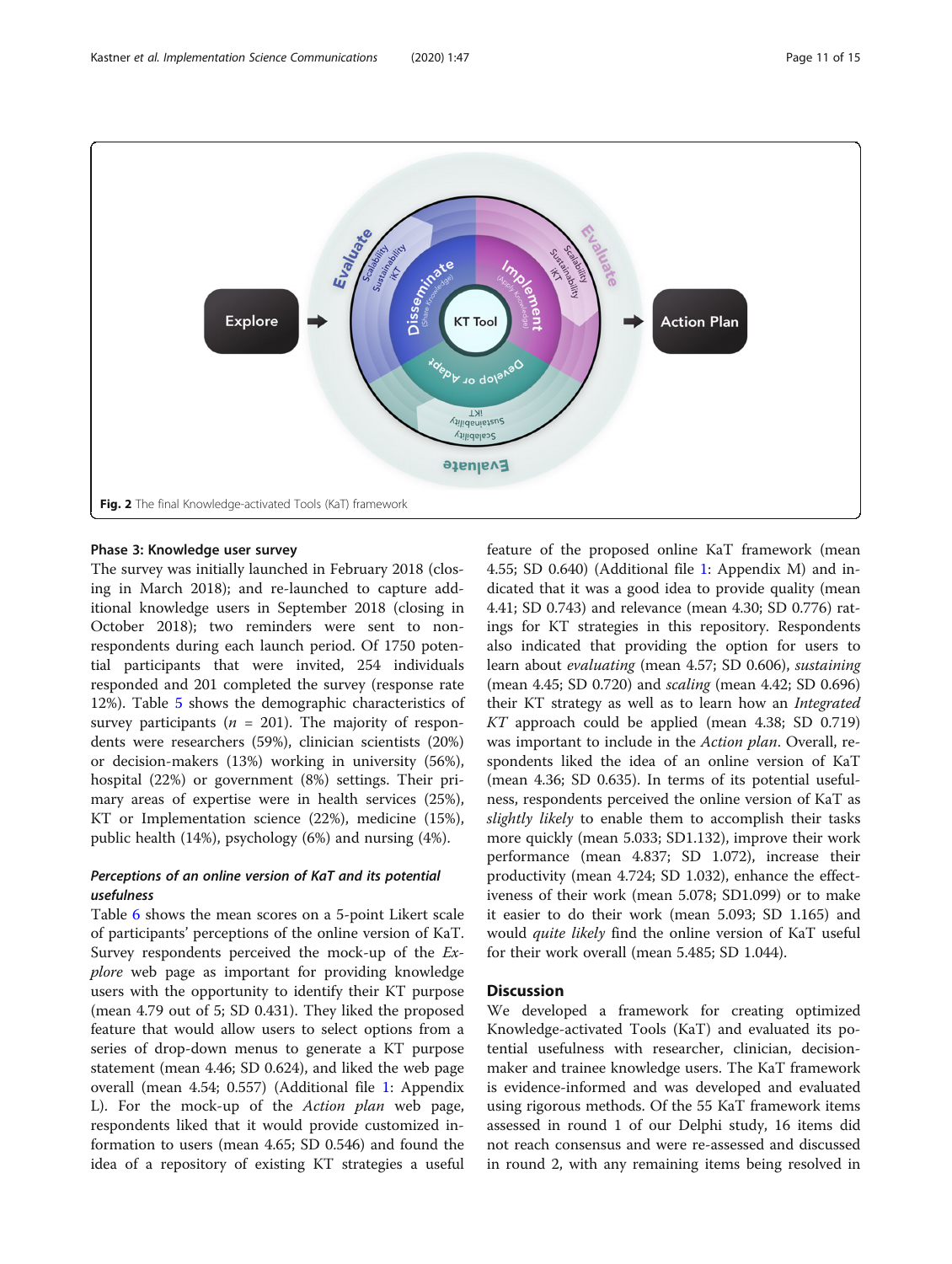<span id="page-11-0"></span>Table 5 Characteristics of knowledge user survey respondents  $(n = 201)$ 

| Characteristic                                                                    | $N$ (%)    |
|-----------------------------------------------------------------------------------|------------|
| Gender                                                                            |            |
| Women                                                                             | 132 (65.7) |
| Men                                                                               | 66 (32.8)  |
| Prefer not to answer                                                              | 3(1.5)     |
| Age range (years)                                                                 |            |
| $25 - 34$                                                                         | 22 (10.9)  |
| $35 - 44$                                                                         | 50 (24.9)  |
| $45 - 54$                                                                         | 63 (31.3)  |
| $55 - 64$                                                                         | 46 (22.9)  |
| $65 - 74$                                                                         | 19(9.5)    |
| $75 - 84$                                                                         | 1(0.5)     |
| Primary role*                                                                     |            |
| Researcher or scientist                                                           | 119 (59)   |
| Clinician scientist                                                               | 40 (20)    |
| Decision-maker (managers,<br>directors, clinicians, funders, policy-makers)       | 26 (13)    |
| Knowledge user                                                                    | 10(5)      |
| Graduate student                                                                  | 4 (2)      |
| Other                                                                             | 2(1)       |
| Setting of employment ( $n = 195$ )                                               |            |
| University or College                                                             | 110 (56.4) |
| Hospital                                                                          | 43 (22.1)  |
| Government                                                                        | 15(7.7)    |
| Not for profit agency or organization,<br>foundation, non-government organization | 10(5.1)    |
| Research institute                                                                | 6(3.1)     |
| Other                                                                             | 11(5.6)    |
| Primary area of expertise                                                         |            |
| Health services                                                                   | 51 (25.4)  |
| KT/Implementation science                                                         | 44 (21.9)  |
| Medicine                                                                          | 30 (14.9)  |
| Public health                                                                     | 28 (13.9)  |
| Psychology                                                                        | 11(5.5)    |
| Nursing                                                                           | 8(4.0)     |
| Policy                                                                            | 3(1.5)     |
| Epidemiology                                                                      | 3(1.5)     |
| Technology                                                                        | 3(1.5)     |
| Allied health                                                                     | 2(1.0)     |
| Engineering                                                                       | 2(1.0)     |
| Pharmacy                                                                          | 2(1.0)     |
| Other                                                                             | 14(7.0)    |

\*We used the first respondent entry to identify participant primary role and area of expertise; most participants indicated as having multiple roles and expertise

round 3. The final framework (Fig. [2](#page-10-0)) was informed by iterative changes throughout the Delphi process and represents the blueprint for what is needed to create KT strategies. This framework is not meant to be used in isolation as there is a lot of evidence and description of its domains and sub-domains supporting it (see Additional file [1:](#page-13-0) Appendices F–I). Our survey of knowledge users aimed to seek participant perceptions of the KaT framework in the context of how it may be translated into an interactive, online platform. Knowledge users liked the idea of this platform (mean score 4.36 out of 5) and its proposed features (mean score range 4.30–4.79 out of 5). We anticipate that the KaT framework will provide clarity for knowledge users about how to identify their KT needs and where these fit within the continuum of activities that can be considered for their purpose, to help streamline the process of developing, implementing and evaluating KT strategies to facilitate the efficient uptake of knowledge, and the infrastructure for an online, userresponsive platform version of KaT that will be able to generate a customized plan that *directly* responds to the needs, scope and resources of different knowledge users.

Most resources to guide KT practice have focused on one or a few aspects of creating KT strategies such as to help create a KT plan using questions, checklists or worksheets [[18](#page-14-0)–[22](#page-14-0)]; to outline the theory of KT, and to facilitate the uptake of knowledge [[14,](#page-14-0) [18](#page-14-0)], to help with knowledge user collaboration or end-of-grant KT approaches [[12](#page-13-0), [17\]](#page-14-0) and provide a searchable repository or database of KT tools [\[15](#page-14-0), [16](#page-14-0), [23](#page-14-0)]. The KaT framework is comprehensive, as it brings together all aspects of what is needed to facilitate KT practice activities in the context of creating KT strategies (i.e. processes for their development, implementation, evaluation, dissemination, sustainability and scalability and to consider Integrated KT), and it has operationalized the processes needed to ensure that rigorous and appropriate methods are applied throughout any of these activities. The KaT framework meets the need for a comprehensive and evidence-based guidance in how to rigorously and appropriately develop or adapt, evaluate and implement KT strategies.

Our study has some limitations. First, our systematic review (which in part informed the KaT framework) did not retrieve KT strategies beyond those that evaluated multi-chronic disease tools for older adults [[28\]](#page-14-0). However, we performed a targeted literature search and consulted with our KT expert team to identify key KT resources to inform the KaT framework. Second, we may not have captured all KT experts for our Delphi panel and we were not able to assemble an internationally representative group of KT experts; they were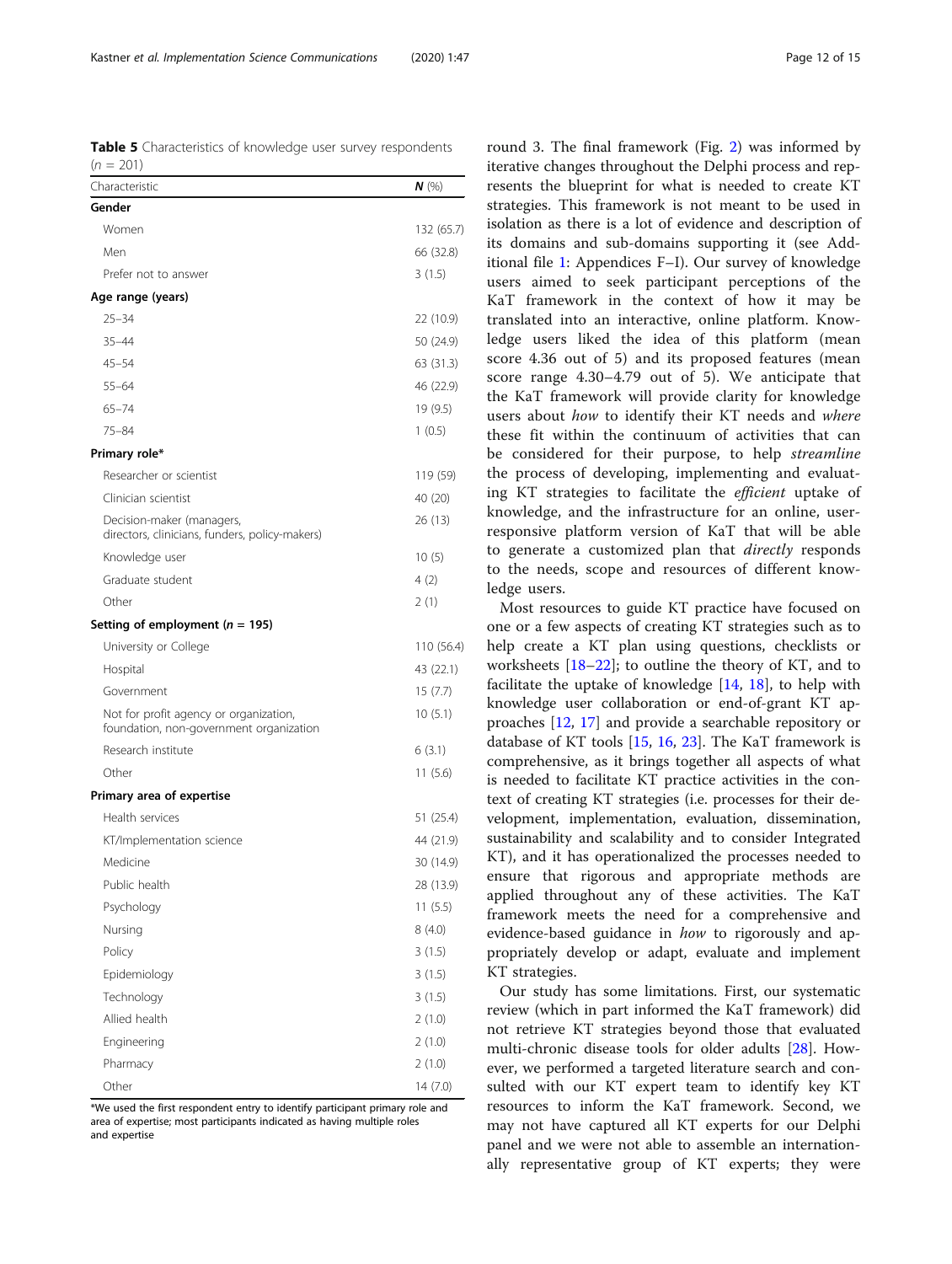#### <span id="page-12-0"></span>Table 6 Knowledge user survey: responses about the conceptual Knowledge-activated Tools (KaT) platform

| KaT domain (sub-domain)                                                                                                                                                                               | Mean (SD) on a 5-point<br>Likert scale |
|-------------------------------------------------------------------------------------------------------------------------------------------------------------------------------------------------------|----------------------------------------|
| <b>EXPLORE</b> page of the conceptual KaT platform                                                                                                                                                    |                                        |
| It's important to provide the opportunity for knowledge users to identify their KT purpose                                                                                                            | 4.79 (0.431)                           |
| I like the idea of selecting options from a series of drop-down menus to generate a KT purpose statement                                                                                              | 4.46 (0.624)                           |
| Overall, I like the idea of the conceptual Explore page                                                                                                                                               | 4.54 (0.557)                           |
| ACTION PLAN page of the conceptual KaT platform                                                                                                                                                       |                                        |
| I like the idea that the Action plan would provide customized information to platform users                                                                                                           | 4.65(0.546)                            |
| I would find the table of existing KT tools a useful feature of the KaT platform                                                                                                                      | 4.55 (0.640)                           |
| It's a good idea to show the quality* rating for each of the suggested KT tools                                                                                                                       | 4.41 (0.743)                           |
| It's a good idea to show the relevance* rating for each of the suggested KT tools                                                                                                                     | 4.30 (0.776)                           |
| It's important to provide platform users with an option to develop a new KT tool if they wish                                                                                                         | 4.32 (0.775)                           |
| It's important to provide platform users with an option to learn about integrated KT (defined as a process of involving<br>all relevant knowledge users in the broad spectrum of research activities) | 4.38 (0.719)                           |
| It's important to provide platform users with the option to learn about evaluating their KT tool                                                                                                      | 4.57 (0.606)                           |
| It's important to provide platform users with the option to learn about the sustainability of their KT tool                                                                                           | 4.45 (0.720)                           |
| It's important to provide platform users with the option to learn about the scalability of their KT tool                                                                                              | 4.42 (0.696)                           |
| Overall                                                                                                                                                                                               |                                        |
| Based on my current understanding, the KaT platform would be relevant for my work                                                                                                                     | 3.97 (0.793)                           |
| Based on my current understanding, I would use the KaT platform in my work                                                                                                                            | 3.81 (0.835)                           |
| Overall, I like the idea of the KaT platform                                                                                                                                                          | 4.37 (0.635)                           |

\*quality = methodological rigor and validity of the KT tool; relevance = how well the the pupose of the KT tool matches with the KT needs of the user

mostly Canadian. However, our Integrated KT team does include members who are internationally known KT and Implementation Science experts. In our future work to further validate the KaT framework, we will ensure more international representation of KT experts. Third, the response rate for our KT knowledge user survey was 12%, which may limit the generalizability of our findings. However, we assembled a sampling frame of KT knowledge users using a wide search in publicly available, national and international KT networks, conferences and journals, and our goal was to achieve representativeness rather than a large sample size [[28\]](#page-14-0) (i.e. to include a wide range of knowledge users such as researchers, clinicians and decision-makers). Lastly, our knowledge user survey evaluated a mock-up of what an online version of KaT may look like and function, so their perceptions were limited to this representation only. However, the goals of this evaluation were to determine knowledge users' need for such a platform and whether they would find it useful. To provide enough context for knowledge users to assess the platform's usefulness, we focused on eliciting feedback on the most interactive aspects of the conceptual platform (i.e. Explore and Action plan domains of the KaT framework).

Our study has several strengths. First, the KaT framework is the first theory-based resource that consolidates all aspects of KT practice activities and builds on

existing guidance resources by focusing on the specific steps and processes that are needed for the rigorous and efficient development of KT strategies. We have therefore advanced the science of KT by consolidating the disparate and varied sources of information into one framework. None of the currently existing KT resources operationalize the processes for creating KT strategies, and none has the infrastructure to be knowledge usercentred (i.e. the potential to deliver a customized and executable action plan that responds to their needs). This is important because context, local circumstances and needs are imperative when undertaking KT activities to ensure knowledge uptake. We therefore need to be sensitive to the variable needs of knowledge users (and their contexts) to ensure that we appropriately support their efforts across the entire spectrum of KT activities, whether their goal is to develop or adapt, implement and/or disseminate KT strategies. Second, the KaT framework will have to undergo further validation testing prior to use by knowledge users, but it represents the first step in creating an online platform that could optimize how we move research evidence into practice and policy more efficiently and rigorously with the best potential to improve health decision-making, service delivery and patient care. This is important, as we do not always transfer research evidence into practice or policy leading to wasted resources and sub-optimal impact or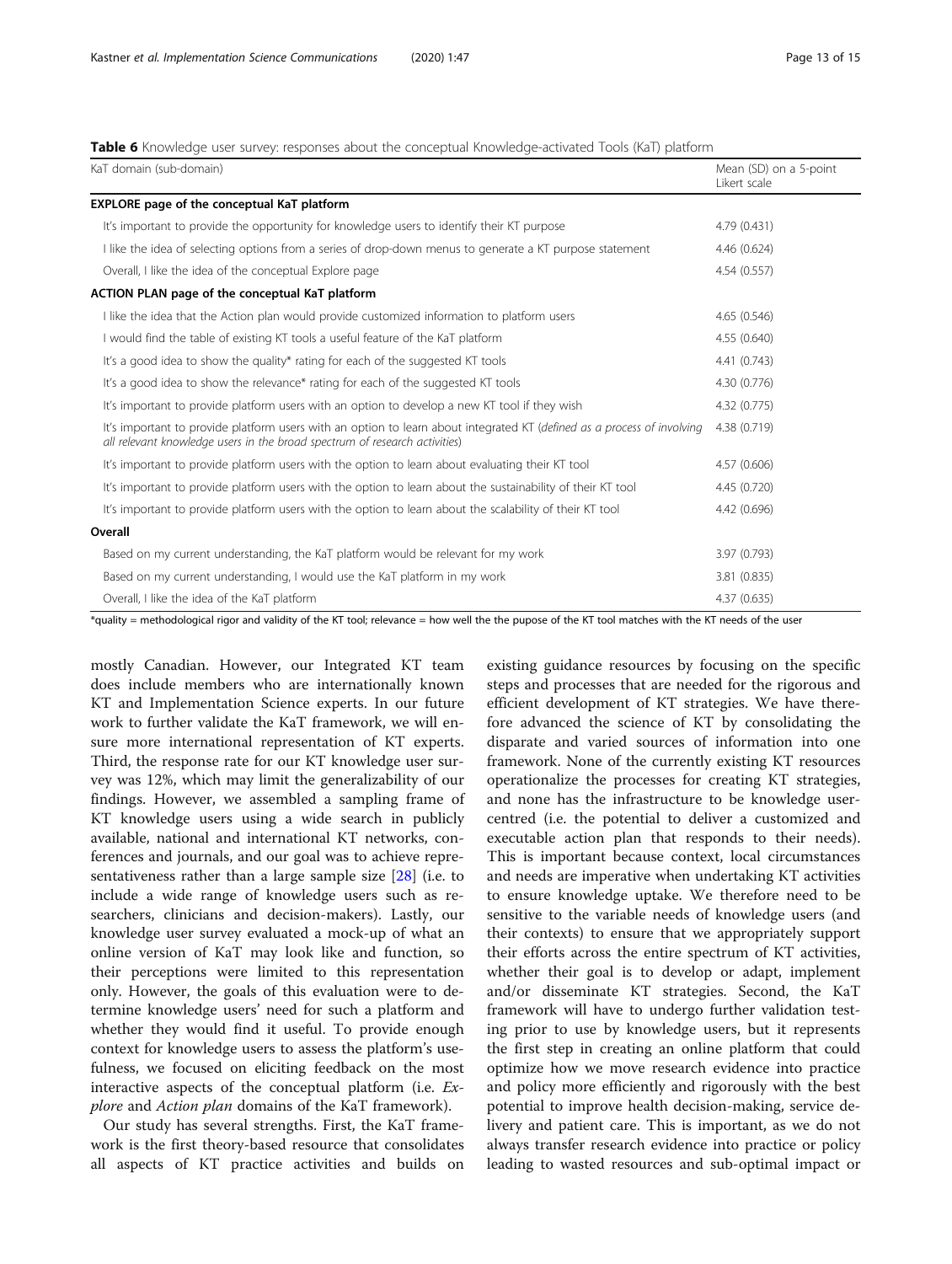<span id="page-13-0"></span>unsustainable implementation efforts [[28](#page-14-0)]. The online platform will be user-responsive and customizable and cater to the variable needs of different audience groups (e.g. researchers vs. patients and caregivers vs. clinicians vs. policy-makers). As such, the platform will be sensitive to knowledge users who may not be familiar with concepts such as "implementation", "theory" and "integrated KT". The online platform will be iteratively co-

designed with each type of knowledge user, and our goal will be to ensure that it will be user-friendly and relevant for each.

# Conclusions

We created and evaluated a framework for Knowledgeactivated Tools (KaT) with a panel of KT experts (via a Delphi study) as well as a wide range of researcher, clinician, decision-maker and trainee knowledge users (via an online survey). Our findings suggest that KT experts perceived the KaT framework to be important and needed (88%) and they expressed interest in supporting the future development of an interactive, online version of KaT. Our survey of KT knowledge users showed that they liked the proposed features of a conceptual online KaT platform and would likely use it. As such, we anticipate that the development of this platform will bring together a wide range of stakeholders and KT experts to build an international community that could contribute to and advance the knowledge of KT as the science evolves.

#### Supplementary information

Supplementary information accompanies this paper at [https://doi.org/10.](https://doi.org/10.1186/s43058-020-00031-7) [1186/s43058-020-00031-7](https://doi.org/10.1186/s43058-020-00031-7).

Additional file 1: Appendices.

#### Abbreviations

KT: Knowledge translation; KaT: Knowledge-activated Tools; KTA: Knowledgeto-Action; MRC: Medical Research Council; TDF: Theoretical Domains Framework; EPOC: Effective Practice and Organisation; CIHR: Canadian Institutes of Health Research

#### Acknowledgements

We acknowledge and thank all individuals who contributed their time to participate in the Delphi study as well as the knowledge user survey. MK is funded by a Canadian Institutes of Health Research (CIHR) New Investigator Award. JHL is funded by the University of Calgary BSF Chair in Geriatric Medicine. IDG is a recipient of a CIHR Foundation grant (FDN# 143237). SES is funded by a Tier 1 Canada Research Chair in Knowledge Translation.

#### Authors' contributions

All authors participated in the design of the study and contributed to the development of the Knowledge-activated Tools (KaT) framework. MK, JM, LH, YL, JC and VT developed the evidence tables that support each of the KaT framework domains and sub-domains. All authors contributed to the interpretation of findings. MK drafted the manuscript, and all authors read and approved the final manuscript.

#### Funding

This research was supported by an Ontario Ministry of Health and Long-term Care (MOHLTC) Health Systems Research Fund (HSRF) Capacity Award. The MOHLTC had no role in the study's design, conduct and reporting.

#### Availability of data and materials

The extracted data for the Delphi and survey studies are in the Additional file. Other data sets from this study are available upon reasonable request from the corresponding author.

#### Ethics approval and consent to participate

We obtained ethics approval through the St. Michael's Hospital research and ethics board.

#### Consent for publication

Informed consent was implied with the individual's acceptance of their invitation to participate in the online Delphi surveys with KT experts and in the online survey of KT knowledge users.

#### Competing interests

The authors have no competing interests to declare.

#### Author details

<sup>1</sup>North York General Hospital, Centre for Research and Innovation, 4001 Leslie Street, Toronto, Ontario M2K 1E1, Canada. <sup>2</sup>Institute of Health Policy, Management and Evaluation, University of Toronto, Health Sciences Building, 155 College Street, Suite 425, Toronto, ON M5T 3M6, Canada. <sup>3</sup>Li Ka Shing Knowledge Institute of St. Michael's hospital, University of Toronto, 30 Bond Street, Toronto, ON M5B 1W8, Canada. <sup>4</sup>University Health Network, Toronto Ontario, Canada. <sup>5</sup>Departments of Medicine and Community Health Sciences, Cumming School of Medicine, University of Calgary, Calgary, Alberta, Canada. <sup>6</sup>School of Epidemiology and Public Health, Clinical Epidemiology Program University of Ottawa and Ottawa Hospital Research Institute, Ottawa, Ontario, Canada.<sup>7</sup> Department of Medicine, University of Toronto, Toronto, Canada.

#### Received: 13 September 2019 Accepted: 13 April 2020 Published online: 08 May 2020

#### References

- 1. Kiesler DJ, Auerbach SM. Optimal matches of patient preferences for information, decision-making and interpersonal behavior: evidence, models and interventions. Patient Educ Couns. 2006;61(3):319–41.
- 2. Dawes M, Sampson U. Knowledge management in clinical practice: a systematic review of information seeking behavior in physicians. Int J Med Inform. 2003;71(1):9–15.
- 3. McGlynn EA, Asch SM, Adams J, et al. The quality of health care delivered to adults in the United States. N Engl J Med. 2003;348(26):2635–45.
- 4. Chalmers I, Bracken MB, Djulbegovic B, et al. How to increase value and reduce waste when research priorities are set. Lancet. 2014;383(9912):156–65.
- 5. Straus S, Tetroe J, Graham I. Knowledge translation in health care: moving from evidence to practice. West Sussex: Wiley; 2013.
- 6. Chalmers I, Glasziou P. Avoidable waste in the production and reporting of research evidence. Lancet. 2009;374(9683):86–9.
- 7. Moher D, Glasziou P, Chalmers I, et al. Increasing value and reducing waste in biomedical research: who's listening? Lancet. 2016;387(10027):1573–86.
- 8. Glasziou P, Chalmers I. Research waste is still a scandal-an essay by Paul Glasziou and Iain Chalmers. BMJ. 2018;363:k4645.
- 9. Covidence systematic review tool. Available at: [https://www.covidence.org/](https://www.covidence.org/home) [home](https://www.covidence.org/home). Accessed Dec 2019.
- 10. Patient-Centered Outcomes Research Institute (PCORI). Dissemination and implementation toolkit 2015. Available at: [https://www.pcori.org/sites/](https://www.pcori.org/sites/default/files/PCORI-DI-Toolkit-February-2015.pdf) [default/files/PCORI-DI-Toolkit-February-2015.pdf.](https://www.pcori.org/sites/default/files/PCORI-DI-Toolkit-February-2015.pdf) Accessed Dec 2019.
- 11. Ready, Set, Change! Online decision support tool via KT Canada. Available at: [http://readiness.knowledgetranslation.ca.](http://readiness.knowledgetranslation.ca) Accessed Dec 2019.
- 12. Canadian Institutes of Health Research (CIHR). Guide to knowledge translation Planning at CIHR: integrated and end-of-grant approaches. Ottawa: Canadian Institutes for Health Research; 2012. Available at: [https://](https://cihr-irsc.gc.ca/e/45321.html) [cihr-irsc.gc.ca/e/45321.html.](https://cihr-irsc.gc.ca/e/45321.html) Accessed Dec 2019.
- 13. National Institutes of Health: Training institute for dissemination and implementation research in health (TIDIRH). Available at: [https://obssr.od.nih.gov/training/training](https://obssr.od.nih.gov/training/training-supported-by-the-obssr/training-tidirh/)[supported-by-the-obssr/training-tidirh/](https://obssr.od.nih.gov/training/training-supported-by-the-obssr/training-tidirh/). Accessed Dec 2019.